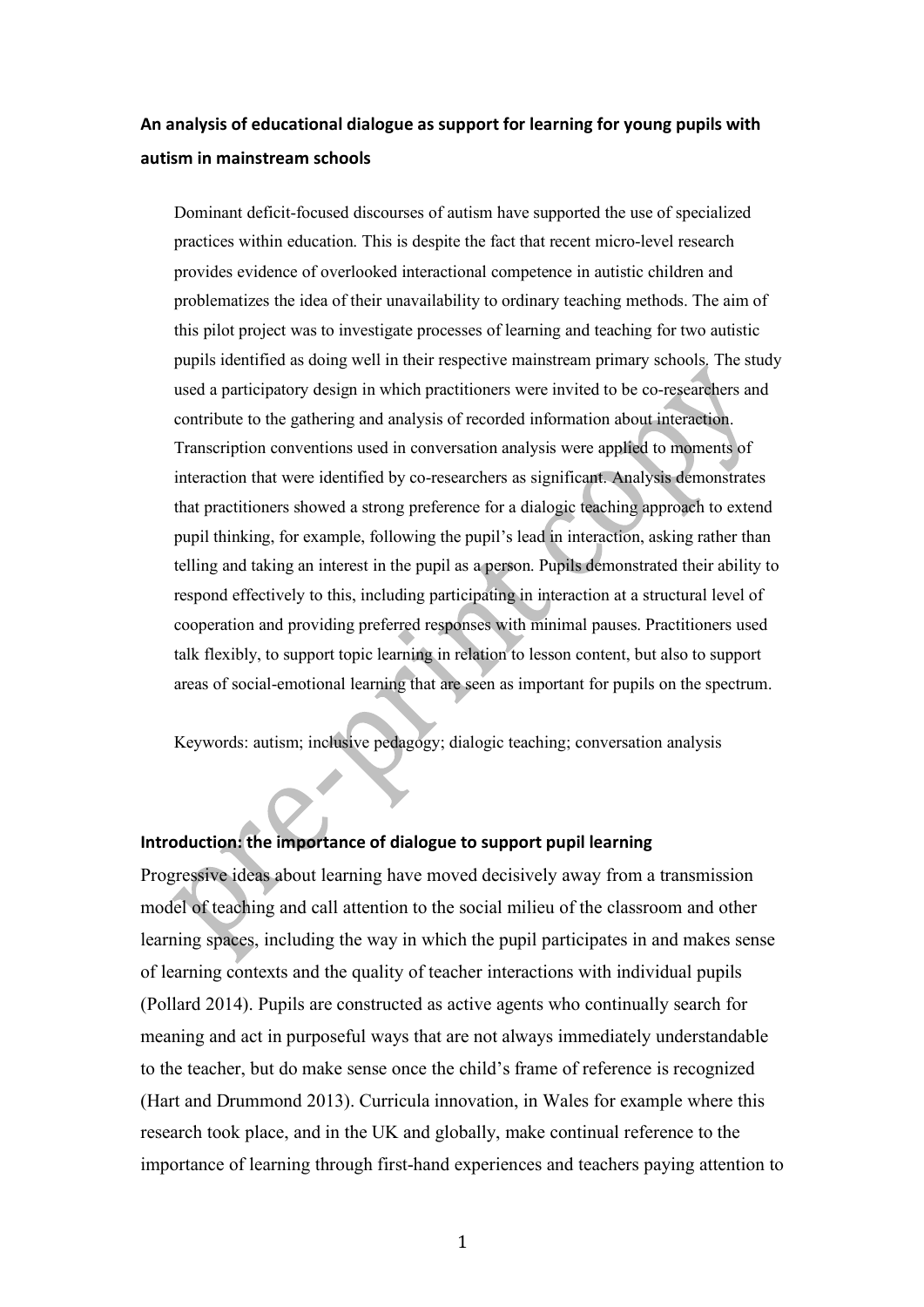pupil-initiated activity and the ways they engage with learning (Welsh Government 2015).

Over a decade after the introduction of the inclusion agenda, effective inclusive pedagogy is also located in the ways in which teachers respond to differences in pupil learning, much more than in the use of specialist methods (Florian and Black-Hawkins 2011). For all learners, the role of the teacher is seen as one of working with pupils in an intellectual way, that is, continually 'hypothesizing about states of mind' in order to understand pupils' actions and choices and the classroom conditions that support or constrain these (Hart and Drummond 2013). In doing this, knowing when and how to respond to pupils is an integral part of the social practice of teaching and something that good teachers always strive to do (Elwood and Murphy 2015). Good teachers make continuous assessments of pupils and, importantly, seek to offer support flexibly depending on the outcomes of those assessments.

Educational dialogue is a vital method for providing support for learning and offers considerable flexibility in its use. Mercer and Littleton (2007) have outlined the ways in which teachers use dialogue to support learning, which include traditional initiation-feedback-response sequences that prompt already known answers, but also less authoritative communicative approaches that are more effective in extending pupil thinking. Teachers scaffold pupil thinking, for example, through dialogue that positions them as a more knowledgeable though helpful partner in learning interactions. They also engage in less powerfully positioned talk where symmetries of knowledge between teacher and pupil exist (Bateman 2015). 'Dialogic teaching' is a term introduced by Alexander (2008) to describe the range of strategies teachers use to engage with and extend pupils' thinking. These strategies include inviting pupils to say what they think and showing an interest in their ideas, seeking pupils' explanations and opinions, asking for clarification, and teachers giving their opinion and taking pupils' perspectives. In educational research, a dialogic approach to learning and teaching has been found to be the most effective form of pedagogy and a key factor in pupil attainment (Mercer 2008).

Teachers use dialogue for purposes other than topic learning too, for example, for behaviour management, and to support the development of positive relationships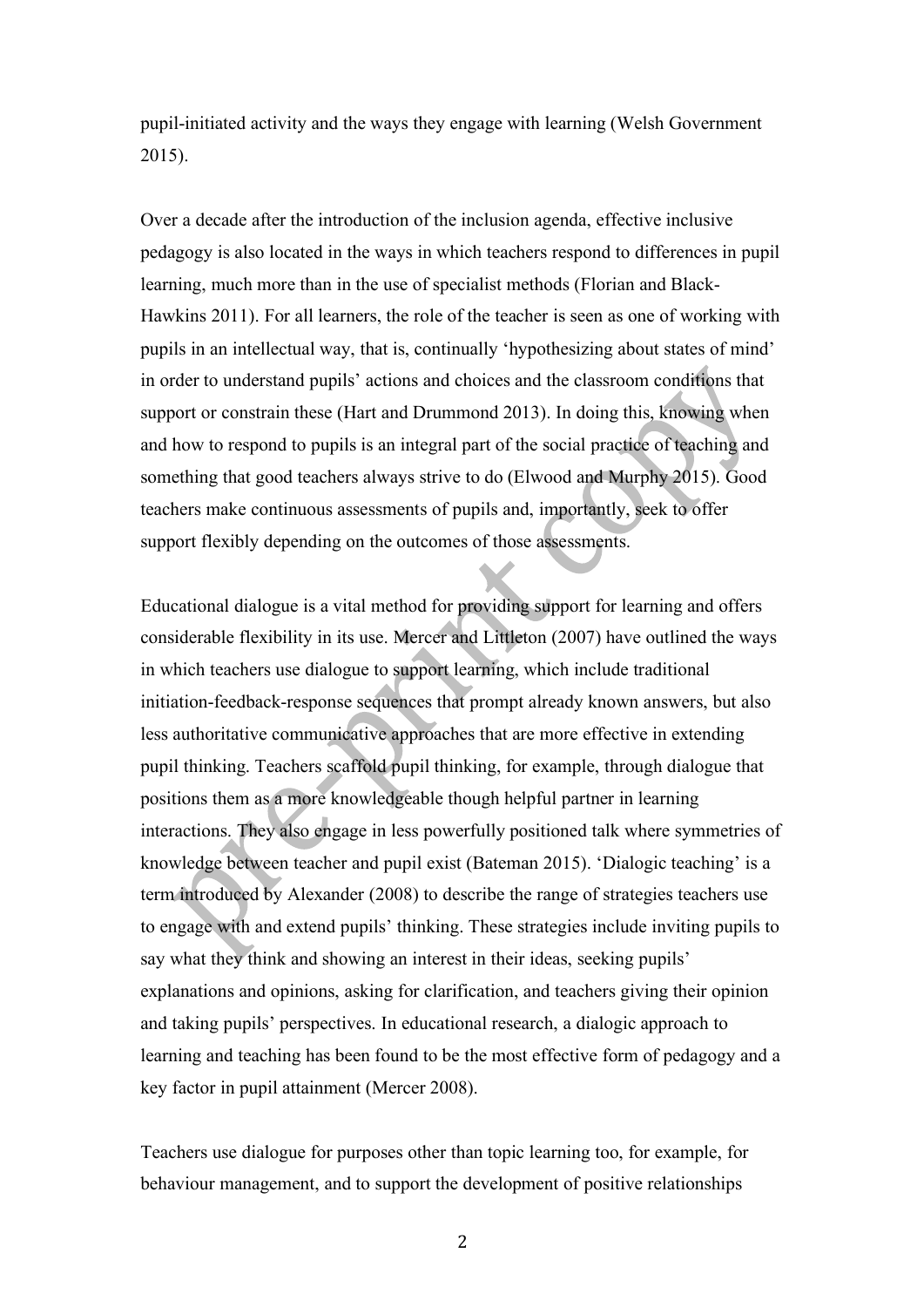(Pollard 2014). However, it should be remembered that such dialogue also supports learning within a wider curricular focus on social and emotional growth in children. Relational talk, for example, has qualities of warmth and care that support the development of strong relationships and provide important opportunities for learning. Teacher-pupil interactions in schools are conceptualized as different to parent-child interactions, being more concerned with shared frames of reference across a group. However, the flexibility of support that learning and teaching demands means that teachers make rapid, moment by moment decisions about this, adjusting the quality of interaction with pupils and the level of support as required (Bateman 2015).

# *Autism and dialogic support for learning*

Teacher understanding of how autistic pupils participate in contexts for learning is consistently promoted as key to best practice (Charman et al. 2011). The focus of attention in autism education is increasingly on processes of learning and teaching, including how teachers make accommodations for autistic pupils (Powell and Jordan 2012). However, dominant deficits-focused discourses of autism continue to support the use of specialized approaches in education and care. This is despite the fact that recent research into interaction provides evidence of autistic children showing interactional competence they were not thought to have and raises questions about the unavailability of pupils to ordinary teaching methods (Solomon 2015, Sterponi and de Kirby 2016).

The research reported here is a pilot study for a larger knowledge inquiry into ordinary processes of learning and teaching for autistic pupils in mainstream classrooms. Research into educational interactions has tended to take place in specialist settings, with the view that knowledge gained in one setting can straightforwardly be applied to other settings. This research project is positioned within a social constructionist paradigm with the view taken that knowledge about what people do within interaction must take full account of the context in which that interaction takes place (Gubrium and Holstein 1997). Given that two-thirds of pupils on the spectrum are educated in mainstream schools in the UK, this pilot and the larger study are focused on the practice by 'non-specialist' teachers, though the terms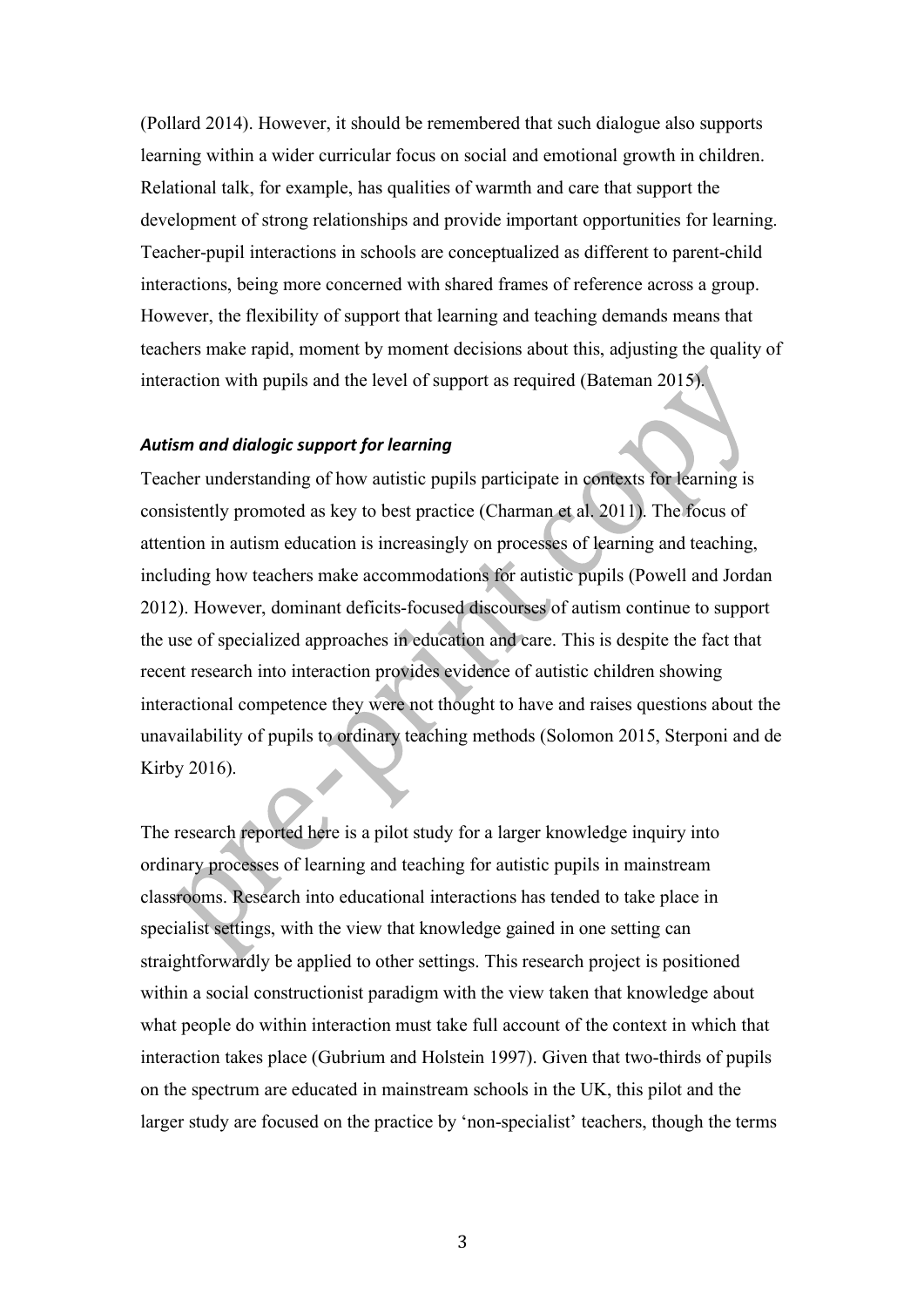specialist and non-specialist draw from a medicalised discourse of autism and education that is not subscribed to here.

### **Methods**

The pilot study was specifically concerned with exploring the use of participatory research, with teachers acting as co-researchers who identify key moments of interaction for their autistic pupils and contribute to the gathering of information about these. Much has been written about the need to align research and practice in relation to autism and education, but the fundamental principle of the development of knowledge about best practice by researchers who are not teachers and then the prescriptive transfer of this to practitioners has only recently been seen as problematic (Guldberg et al. 2017). This is the case even though, outside of autism research, there is the understanding that teachers make situated decisions about how to teach pupils, a process that makes teaching inherently adaptive, unpredictable and unsuited to guidance that is prescriptive (Kershner 2013). There is the understanding too that teaching takes place in a private space – the classroom – that is generally free from scrutiny and not readily accessed by a researcher outside of the setting (Clandinin and Connelly 1996). In developing this project, it was felt that research into learning interactions needed to take a naturalistic approach, but also value and show respect for what teachers do and be highly sensitive to the private nature of teaching practice. This is all the more given that supporting pupils with autism often involves heightened levels of stress for practitioners as well as feelings of lack of confidence in professional knowledge and competency (Roberts and Simpson 2016).

Two mainstream primary schools participated in the pilot study, with a class teacher who was currently working with an autistic pupil and that pupil's teaching assistant invited to the initial teacher inquiry group meeting. Research questions for the pilot concerned exploring good practice in relation to teacher-pupil learning interactions and the use of participatory methods for gathering and analysing information about these. Schools were therefore invited to be involved in the research on the basis that they were working with an autistic pupil who was considered as learning and developing successfully within mainstream education. Following ethical clearance by the ethics committee of the first author's University, individual informed consent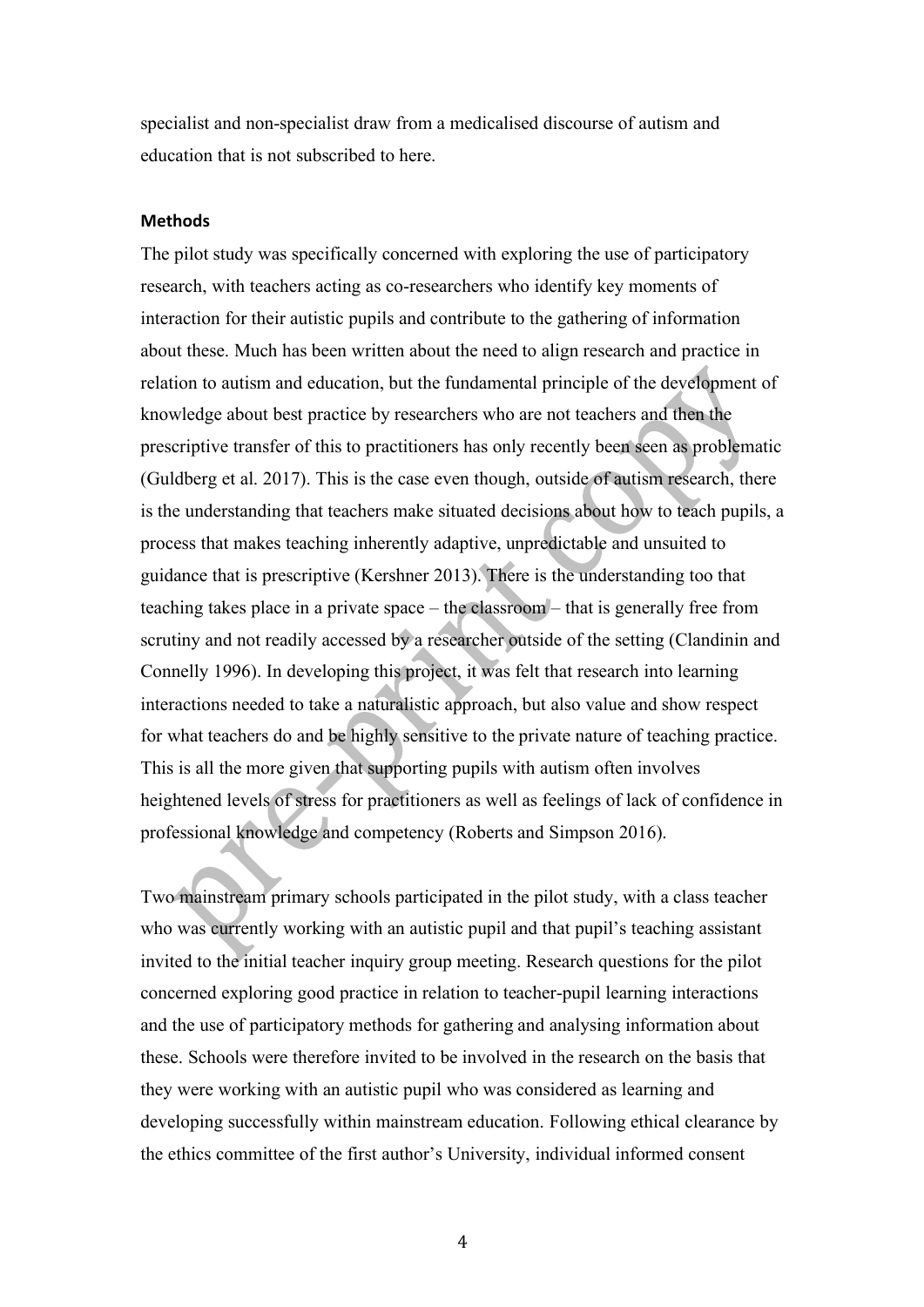from practitioner participants and the parents of the two children with autism was sought and an initial meeting with practitioners was set up. In the initial meeting, the first author explained that she was interested in finding out more about how teachers support pupils on the spectrum in the course of ordinary learning interactions. In order to illustrate how micro-level analysis can be used to show ways in which adult talk engages autistic children, examples of research into parent interactions with children with autism were shown. The inquiry group was then asked to agree methods for data collection and decided to use ordinary classroom iPads to collect instances of effective learning interactions, identified by them and without the first author present. This was felt to be the most natural way in which to collect information and the method least likely to interfere with ordinary ongoing classroom activity. Issues in relation to gaining ongoing assent from children was explained by the first author to participants and a time frame for collecting data was agreed.

The material presented here is taken mainly from recorded interactions made by Jenn, a teaching assistant who was working with Sam, a 6-year-old boy with autism. Jenn had been working with Sam for two years at the time of the research and in the school where the recordings took place for seven years. Sam was reported by Jenn, his class teacher, parent and the school special needs coordinators as doing well and developing in terms of his ability to understand others and participate in individualized learning activities. Taking turns and sharing ideas with other pupils was said to be an area of challenge, however, and much of his learning was done in interaction with Jenn. A challenge for Sam was the ongoing activity of the classroom so that, on occasion, he carried out a task in quiet break-out spaces attached to the classroom. This was done minimally, but is mentioned here because videoing for this study took place in these spaces.

Also presented here is interaction recorded by Mererid who is the class teacher of Tom, a 7-year-old boy with autism, and interaction recorded by Siwan who is a special needs teacher and sees Tom twice a week for small group literacy work. This research took place in Wales where there is a bilingual education system that encompasses schools teaching through the medium of Welsh and the medium of English. Mererid and Siwan are practitioners in a Welsh-medium school and their recordings were made in Welsh and then transcribed and translated by them into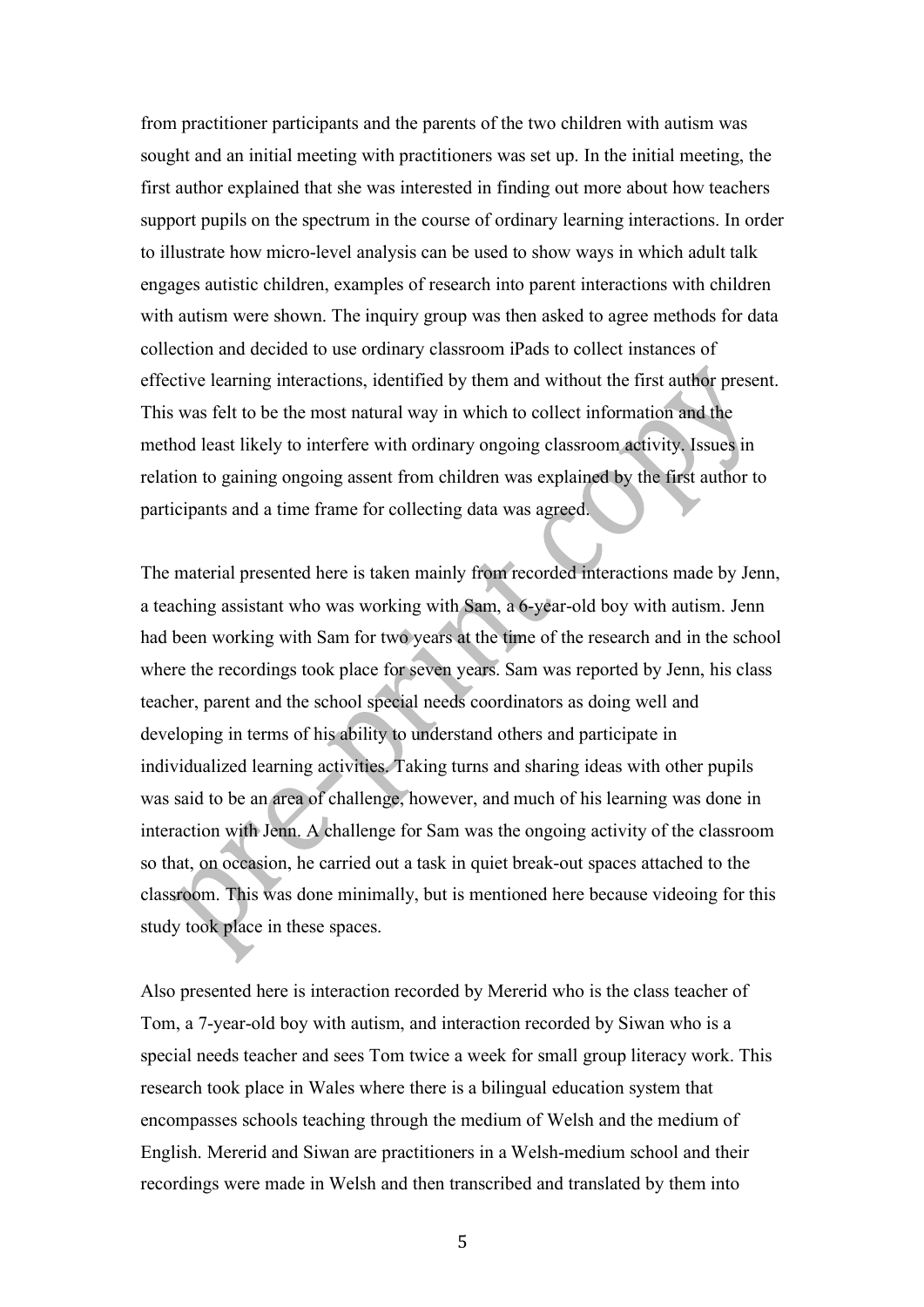English for the purpose of analysis. Tom was reported by all practitioners involved in the pilot study as doing well in school and developing in terms of his ability to participate in ordinary classroom activity, including whole class discussions, group work, interactions with peers and everyday learning tasks. His teachers expressed pleasure in his progress on a number of occasions and said that he was a fully participating member of his Year 2 class.

### *Analytic approach*

Participant practitioners were asked whether conversation analysis could be applied to the recordings they had made in order to examine moments of learning and all agreed to this. Conversation analysis (CA) is a sociological approach to the study of human interaction that is especially good at investigating the situated nature of talk-in-action (Schegloff and Sacks 1973). As a method, it is focused on the sequence of turns that take place between speakers, looking at what speakers say and how turns follow on from one another. Examination of prior turns provides information about how a speaker is making sense within interaction, whilst examination of next turns provides information about what the speaker perceives as important (Enfield 2011). Thus, CA is uniquely placed as a method for studying the social construction of knowledge and the development of practice. In studies of interaction between autistic children and their parents, teachers and doctors, CA has been found to be effective at pinpointing areas of difference in interaction, but also children's abilities (Antaki and Wilkinson 2013). A number of key studies have demonstrated that autistic children often show abilities they are not thought to have, such as using verbal and non-verbal language to accomplish appropriate interactional turns (Dickerson et al. 2007, Korkiakangas et al. 2012), adjusting their communication to suit different social contexts (Sterponi and de Kirby 2016), reflecting on self-other experiences (Ochs 2015), and demonstrating intersubjective awareness of another living being (Solomon 2015).

In this study, analysis was inductive and driven by the data, beginning with 'unmotivated looking' (ten Have 2007) by the first author to ascertain what was generally happening within the recorded sequences. Early on, the pattern emerged that teacher interactions reflected processes in dialogic teaching across all recorded conversations from both settings, notably, a practitioner following the pupil's lead,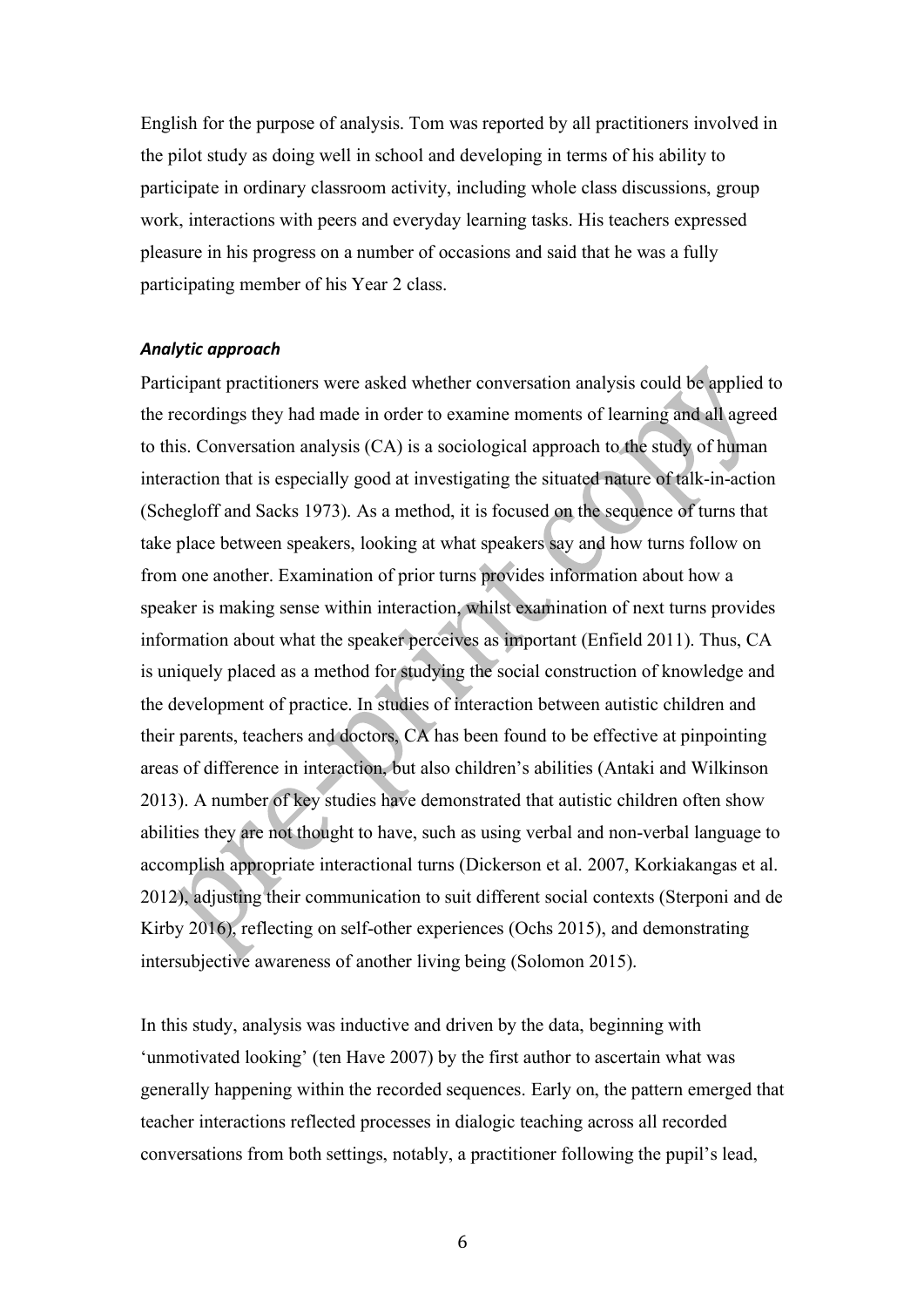asking rather than telling, encouraging the pupil to reason and give his opinion, and taking an interest in the pupil as a person. Following the identification of this pattern of dialogue, all sequences that involved this type of talk were transcribed using CA conventions adapted from Sidnell (2010) (see Appendix). Two-thirds of the total length of recordings (60 minutes) was transcribed in this way. When the first author had completed this stage of the analysis, the sequences identified as significant and their transcription were shown to the relevant practitioner for further comments and reflection in follow up visits to the schools.

#### **Analysis and findings**

The analysis will first demonstrate abilities of the pupils within interaction and the ways in which dialogic teaching was used to support and extend their thinking in relation to ordinary learning tasks. The analysis will then demonstrate that processes in learning and teaching for these pupils focused not only on the topics of lessons, but on important areas of social, emotional and language learning too.

# *Autistic pupils demonstrate capacities in relation to teacher-pupil dialogue*

There was a good deal of evidence that both pupils were able to participate effectively in interactions involving teacher-pupil dialogue. Elsewhere, research into the interactions of children and young people with autism has found capacities in relation to conversation, including the ability to provide expected responses (Ochs et al. 2004, Stribling et al. 2007). In Extract 1, Siwan and Tom talk about the weekend and Tom eagerly tells Siwan about a friend whose brother put popcorn in his ear and went to the doctor to have it removed. The extract shows a structural level of cooperation between Siwan and Tom in the way responses match next turns that are preferred (Sidnell 2010), for example Tom's response 'you need to eat it' to Siwan's inquiry about what you generally do with popcorn in lines 6-9. Pauses between turns are minimal and some turns are 'latched' (lines 1-2, 3-4, 10-11) or overlapping (lines 7-8) with no pauses apparent. Tom's verb form error in line 2, where he confuses the verbs 'mynd' and 'dod' (go/come), is quickly self-corrected in the manner that children who are non-native speakers of Welsh often do and so shows facility in language learning. He also provides a reasonable situational scenario in response to Siwan's inquiry about what might happen if you put popcorn in your ear (line 10). This turn takes a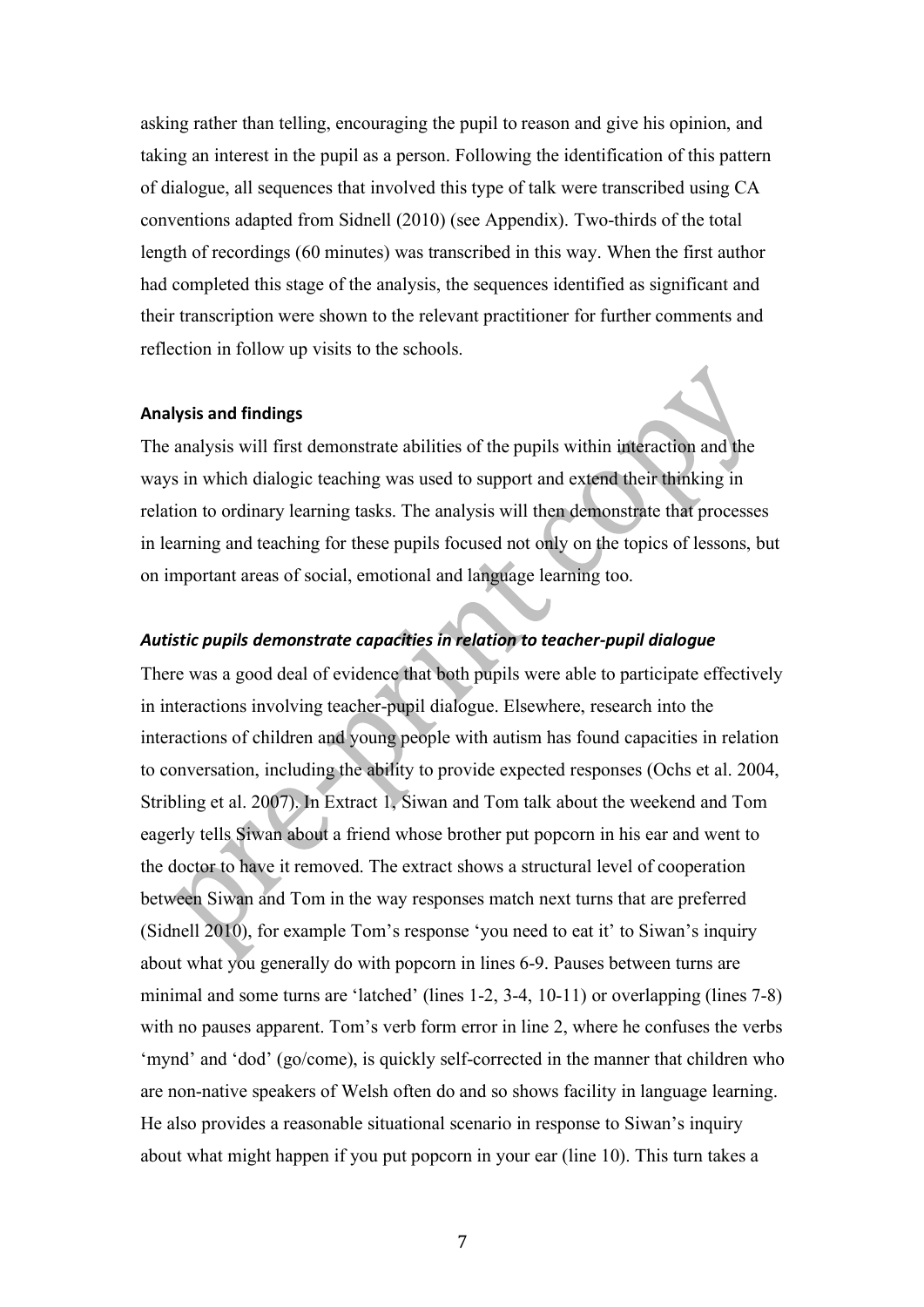grammatically unexpected form, but it is unclear whether this is because of language learning or Tom's autism.

# **Extract 1: Siwan asks Tom what he did at the weekend**

| 1.  |        | Siwan: beth wnest ti dros y penwythnos diwethaf $\uparrow$ =                 |
|-----|--------|------------------------------------------------------------------------------|
|     |        | what did you do over the weekend                                             |
| 2.  | Tom:   | =mae ffrind y mynd (.) roedd ffrind fi wedi dod i $\sqrt{(0.5)}$ tŷ fi achos |
| 3.  |        | roedd brawd e wedi rhoi dau ↑popcorn↑ yn ei (0.5) glu::st e↑=                |
|     |        | a friend wenta friend came over because his brother put popcorn in his       |
|     |        | ears                                                                         |
| 4.  |        | Siwan: = rhoi popcorn yn y glust $\psi$                                      |
|     |        | popcorn in his ears                                                          |
| 5.  | Tom:   | ie                                                                           |
|     |        | yes                                                                          |
| 6.  |        | Siwan: oh $\uparrow$ (0.5) beth ddylet ti wneud gyda popcorn                 |
|     |        | oh what should you do with popcorn                                           |
| 7.  | Tom:   | ti angen bwyta [fe                                                           |
|     |        | you need to eat it                                                           |
| 8.  | Siwan: | [ie (.) pam dyw e dddim yn syniad da rhoi popcorn yn                         |
| 9.  |        | y glust 个                                                                    |
|     |        | yes why isn't it a good idea to put popcorn in your ears                     |
| 10. | Tom:   | achos falle ti'n gallu cael operation $\sqrt{ }$ =                           |
|     |        | because you might be able to have an operation                               |
| 11. |        | Siwan: = wi:::r (.) ydy e'n well nawr $\uparrow$                             |
|     |        | indeed is he better now                                                      |
| 12. | Tom:   | err wel ie 个                                                                 |
|     |        | er well yes                                                                  |
|     |        |                                                                              |

# *The focus of teaching is to extend pupil thinking and co-construct knowledge*

Different purposes for teacher-pupil dialogue are evident from the analysis, including direct instruction and scaffolded learning interactions, but also the co-construction of knowledge involving knowledge positions between teacher and pupil that are more symmetrical in nature (Bateman 2015). In Extract 2, Sam has been responsive to direct instruction from Jenn in a computing lesson. She has instructed him to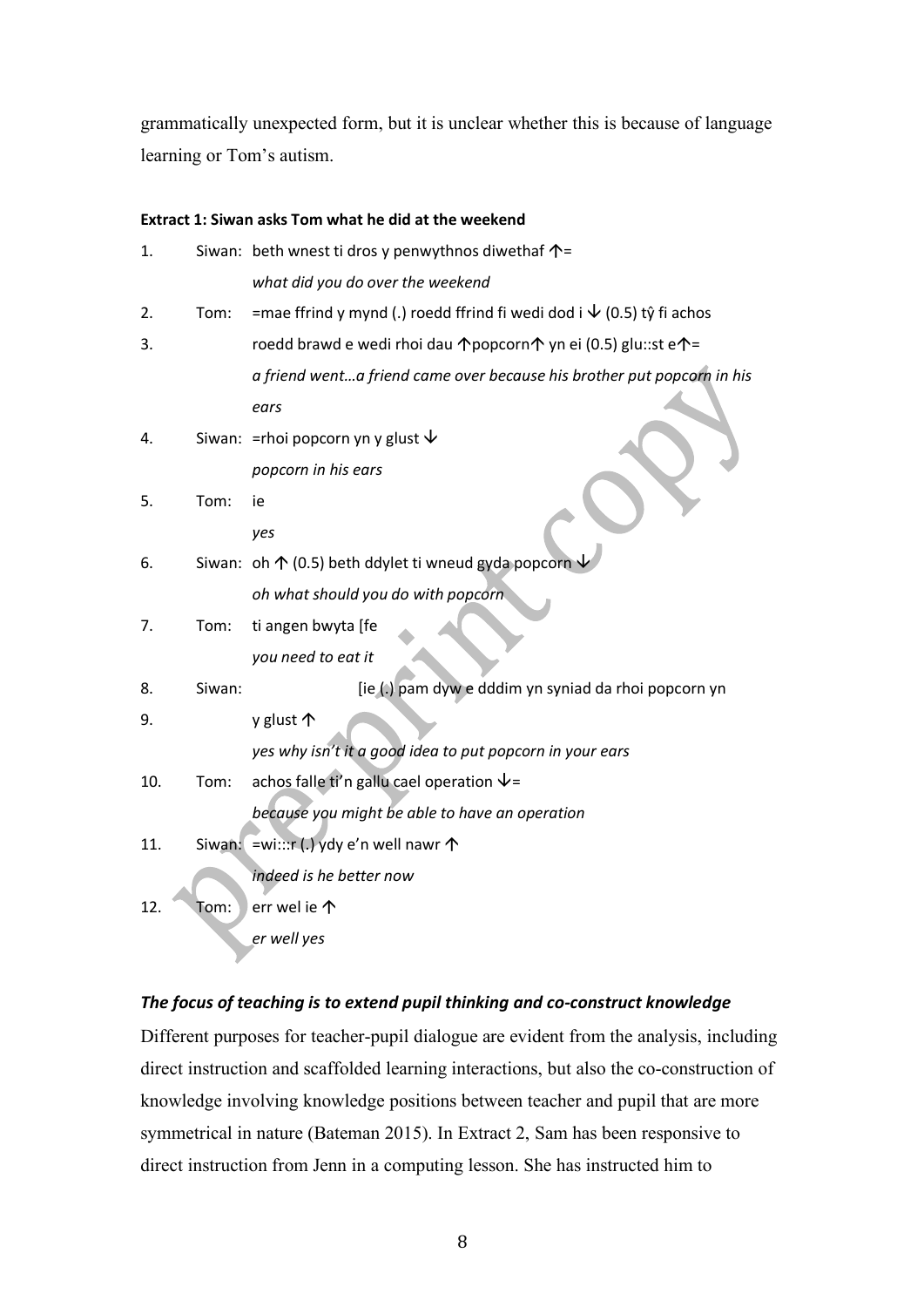programme his robot to reach given destinations on a floor mat, but also supports his learning through scaffolding. Sam is experiencing difficulty in programming the robot to turn corners and Jenn offers scaffolding by pointing out the nature of the problem (lines 36-7) and suggesting a possible solution (lines 39-40).

#### **Extract 2: Jenn supports Sam in a computing lesson**

| 32. | Jenn: | can you programme him so he goes along the road ((points to road on mat))  |
|-----|-------|----------------------------------------------------------------------------|
| 33. | Sam:  | well well he keeps turning $\uparrow$                                      |
| 34. | Jenn: | well you're in charge of him – he's following your instructions $\sqrt{ }$ |
| 35. | Sam:  | ((replaces robot to start position and presses buttons))                   |
| 36. |       | °I think I'll [press°                                                      |
| 36. | Jenn: | [so if he's not going the right way $\sqrt{ }$ you can programme him to    |
| 37. |       | go the right way $\downarrow$                                              |
| 38. | Sam:  | ((presses several buttons))                                                |
| 39. | Jenn: | you might find Sam (.) if you programme him one step at a time it will be  |
| 40. |       | easier $\downarrow$                                                        |
| 41. | Sam:  | ((presses one button at a time, watches as robot moves forward but keeps   |
| 42. |       | hand nearby)) ° it is easy°                                                |
|     |       |                                                                            |

Interestingly, Jenn offers her suggestion tentatively as if to avoid the sense of her being overly directive in the interaction. Much of the information gathered by practitioners shows avoidance of overt displays of teacher knowledge, with turns shaped to maintain conversational sequences, provoke reasons or opinions from the pupil and extend their thinking. There is evidence of practitioners asking questions to invite pupils to express their feelings or ideas, of practitioners claiming not to know something and seeking pupil knowledge or clarification, and of practitioners repeating inquiries to elicit further responses from pupils. In Extract 3, Jenn supports Sam with the classroom task of writing out his family tree. They are looking together at the names of Sam's family members and Jenn asks Sam an open-ended 'why' question in line 90 that she repeats in line 92 to encourage Sam to reason about why his grandparents are the same age even though they were born in different years. Jenn asks a question to which she knows the answer, but Sam demonstrates good grasp of the topic too, adding new information ('they're both the same age', 'it's not a year after') and adding the reasoning words 'because' and 'so'. He confidently answers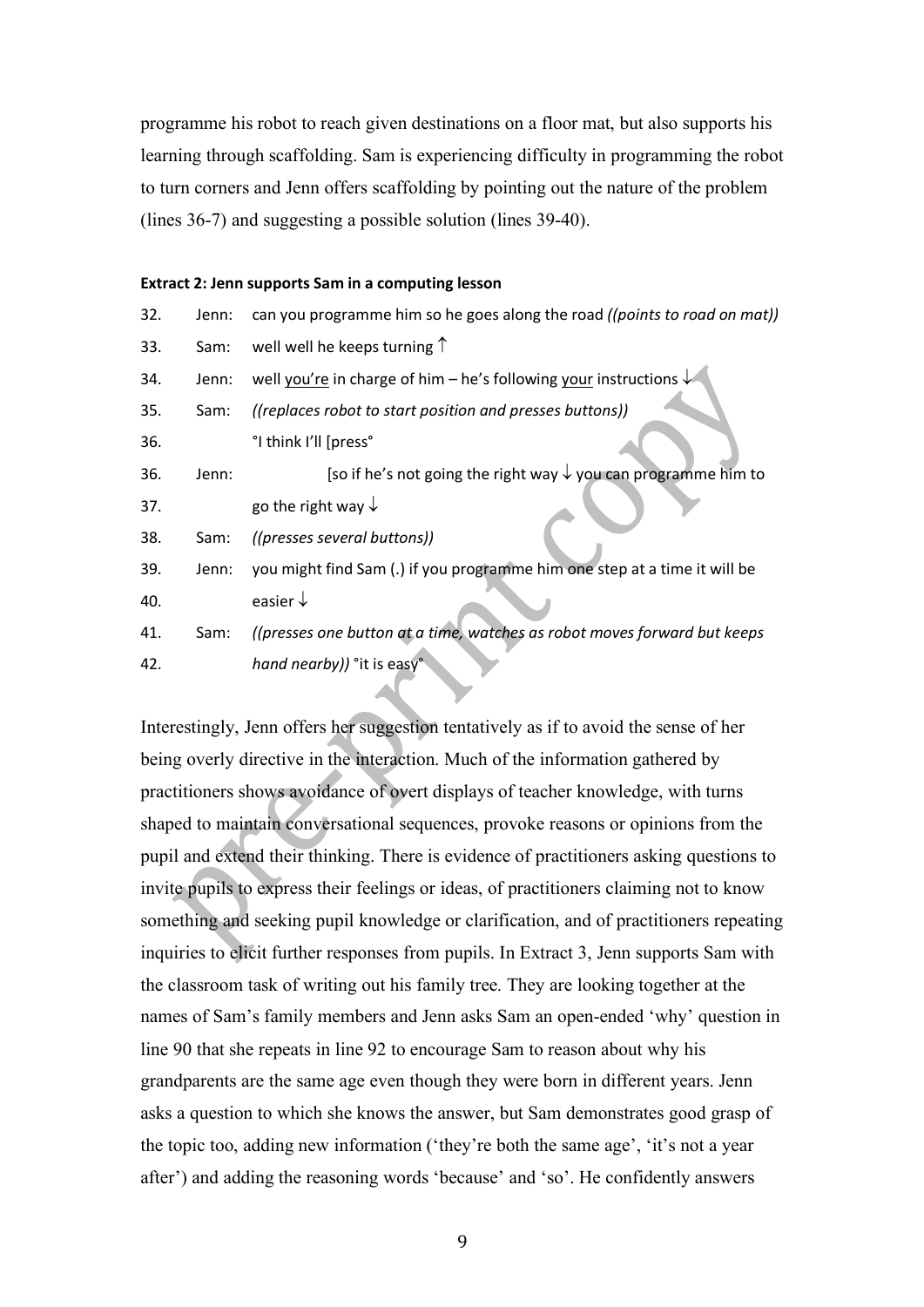Jenn's question and asserts his K+ status (Heritage 2013) as the person who knows about his family. It is only at the end of the sequence that there is a sense of divergence in knowledge positions, with Sam noting the magical quality of the similarity in his grandparents' age despite their difference in year of birth and Jenn valuing his contribution by repeating it back (line 97), but with the downgraded assertion 'a bit' to show lack of agreement.

#### **Extract 3: Sam and Jenn talk about Sam's family tree**

| 85. | Sam:  | grandad was born in nineteen fifty $\vee$ and nanny was born in nineteen                       |
|-----|-------|------------------------------------------------------------------------------------------------|
| 86. |       | forty-nine $\downarrow$                                                                        |
| 87. | Jenn: | so who is older ((pointing)) nanny or [grandad $\vee$                                          |
| 88. | Sam:  | [nanny ((pointing)) nanny is sixty seven                                                       |
| 89. |       | years old and grandad is sixty-seven as well $\overline{\mathsf{V}}$ they're both the same age |
| 90. | Jenn: | are they $\uparrow$ but they were born in different years                                      |
| 91. | Sam:  | I know but they're still sixty-seven years old $\overline{\Psi}$                               |
| 92. | Jenn: | how come $\uparrow$ if they were born in different years                                       |
| 93. | Sam:  | because (.) because nanny was born in September and grandad was born in                        |
| 94. |       | January so it's not a year after so they're both sixty-seven years old $\vee$                  |
| 95. | Jenn: | oka::y                                                                                         |
| 96. | Sam:  | isn't that magic                                                                               |
| 97. | Jenn: | it is a bit like magic isn't it $\uparrow$                                                     |

In Extract 4, Jenn is similarly scaffolding a task for Sam, who this time is building a house for Superman out of Lego. This is quite a difficult task for Sam and Jenn supports his thinking about the problem of constructing a house that is stable enough to stand up. Rather than simply giving him the answer, she uses her talk to enact her shared sense of responsibility about the task, using 'you' but also 'we' in lines 9-10. The sequence in lines 11-14 shows clear communication between the two and their alignment in the task (Stivers et al. 2011), with Sam stating that he is taking up Jenn's suggestion and Jenn fully agreeing with this. The nature of the interaction changes in line 17, however, with Jenn expressing her uncertainty about what Sam is about to do. Sam's explanation in lines 18-21 moves the interaction away from one of cooperation and towards a sequence of turns that exist in pretend play, that is, where one speaker stipulates what the (pretend) situation is and asserts that that knowledge is within in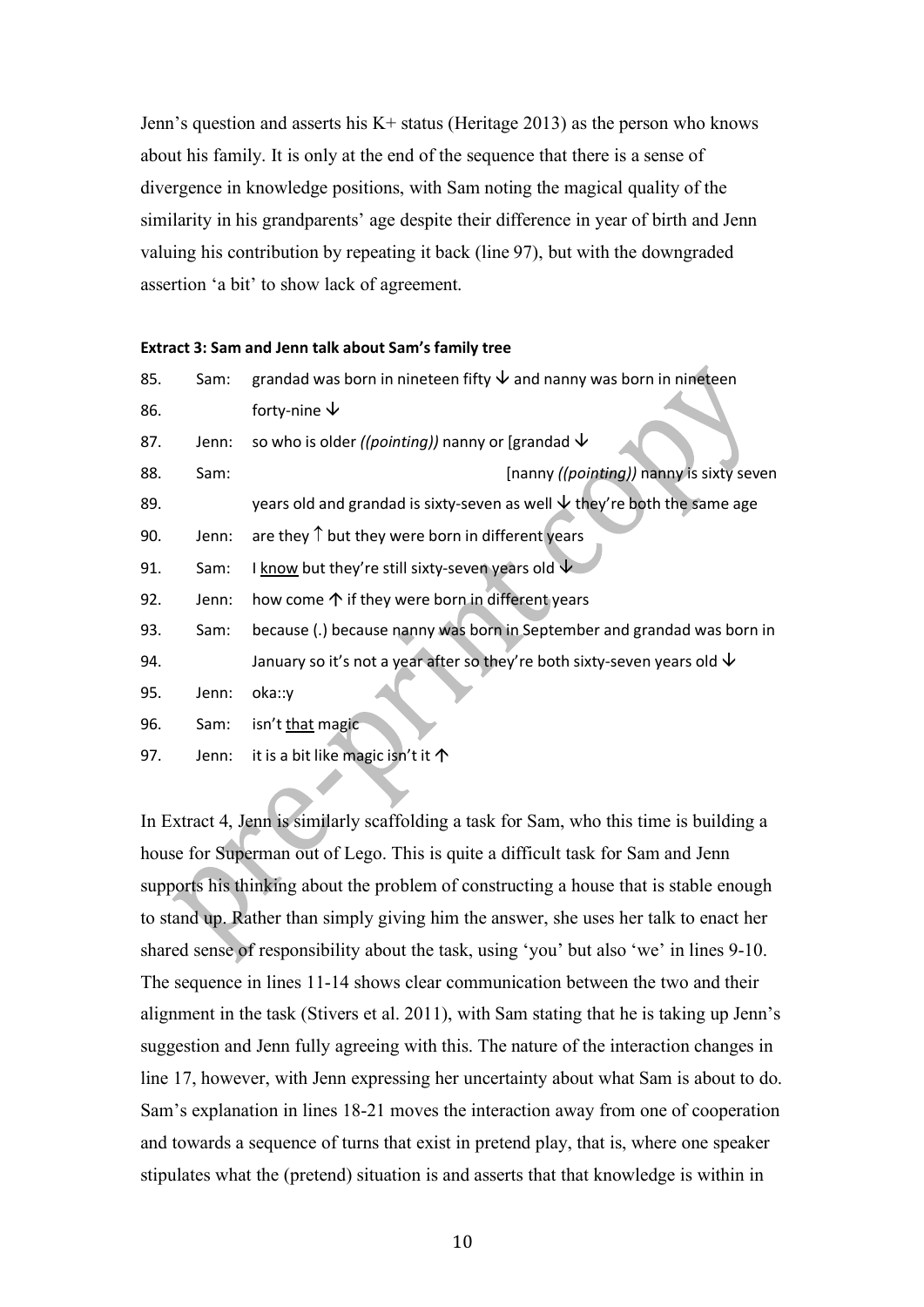their epistemic domain (Sidnell 2011). Jenn makes an attempt at repair in lines 24-5 by asking a question about the construction of the house to which Sam tries to give a corresponding answer (line 26), but he hesitates and his turn is not clearly understandable. The sequence ends with Jenn trying to make a connection between the original topic of the house construction and the narrative of Superman jumping to the roof, but with much less clarity in shared communication at this point.

 $\mathcal{A}$ 

#### **Extract 4: Sam builds a house for Superman out of Lego**

| 9.  | Jenn: | well last time wewe built the roof first and it broke $\downarrow$ do you think we                                  |
|-----|-------|---------------------------------------------------------------------------------------------------------------------|
| 10. |       | should maybe start by building a different part of the house                                                        |
| 11. | Sam:  | here's gonna be the base=                                                                                           |
| 12. | Jenn: | oka:::y                                                                                                             |
| 13. | Sam:  | here's gonna be the bottom of the house                                                                             |
| 14. | Jenn: | nice strong solid base                                                                                              |
| 15. |       | (2)                                                                                                                 |
| 16. | Sam:  | also I have ((reaching for brick to left)) one of these pieces here $\uparrow$                                      |
| 17. | Jenn: | so whatwhat part is that going to be that you've just stuck on                                                      |
| 18. | Sam:  | that's going to be=he can ((lies on side)) stand on there and just jump $\uparrow$                                  |
| 19. |       | ((lifting right arm up into the air)) to the roof su:: perfast (.) and just ((rolling                               |
| 20. |       | back onto tummy and indicating structure)) climb up there and jump to the                                           |
| 21. |       | roof su::perfast                                                                                                    |
| 22. | Jenn: | oka:::y=                                                                                                            |
| 23. | Sam:  | =that's how he does it                                                                                              |
| 24. | Jenn: | so is this ((pointing briefly at structure)) <inside house="" the=""> now <math>\downarrow</math> or is it</inside> |
| 25. |       | outside the house                                                                                                   |
| 26. | Sam:  | so (0.5) so (0.5) so () I've made a nice thick layer for the outer house                                            |
| 27. | Jenn: | so this jump this piece that Superman can jump from is this inside the                                              |
| 28. |       | house Sam $\uparrow$ or outside $\downarrow$                                                                        |

Sam's positioning of Jenn – from a relative position of knowledge  $(K+)$  about Lego construction to the weaker position of not knowing (K-) about the Superman narrative – has a quality similar to the interactions reported by Maynard (2005) in relation to autistic children's responses within a test situation. Maynard's analysis demonstrated that children showed reduced ability to identify the requirements of certain sequences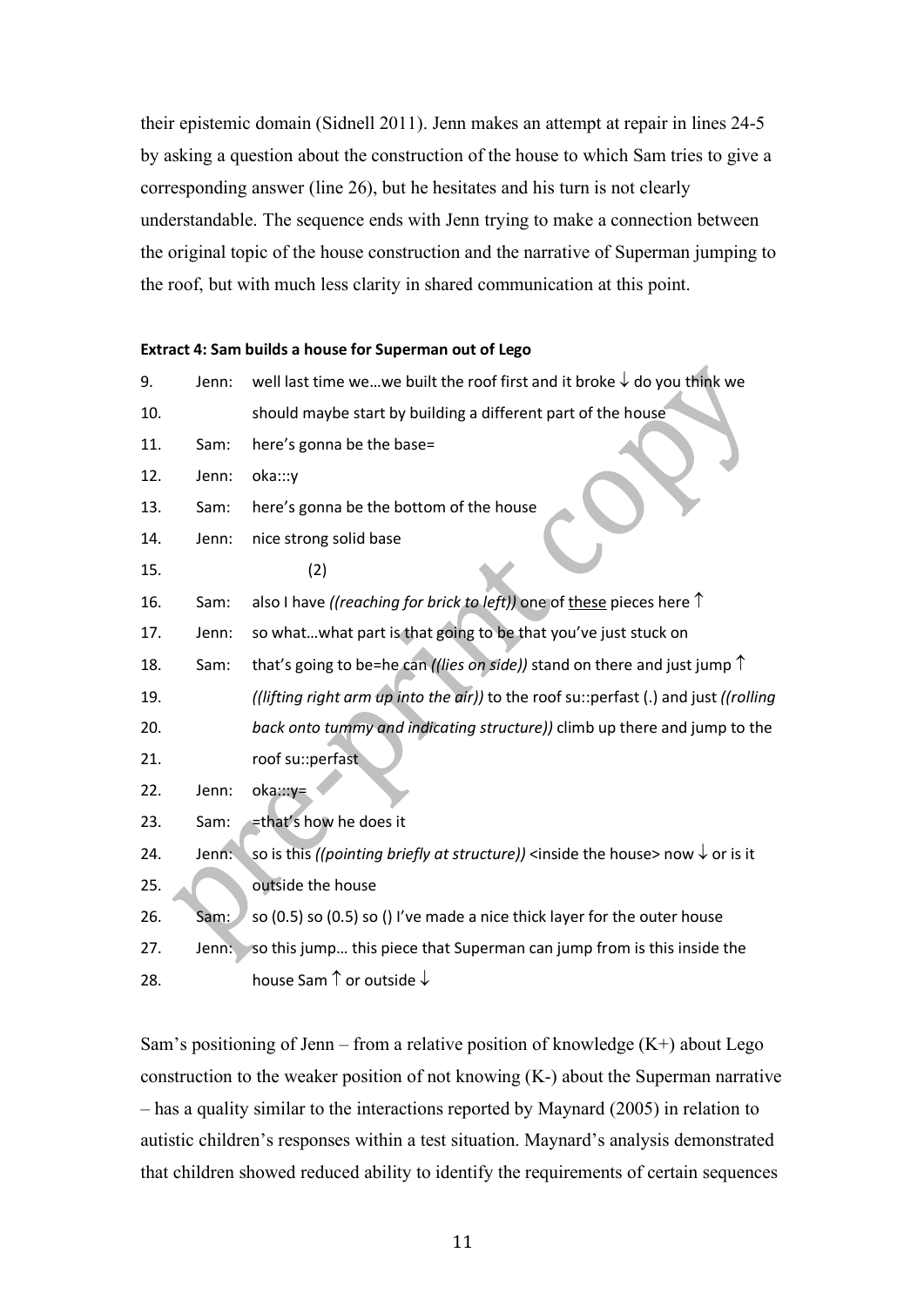of talk, switching from one mode of interaction to another when they encountered a communication difficulty. Maynard found that the children he studied introduced a different interactional structure that was not inherently wrong, but was misplaced in the context of the test. This seems to be the case for Sam when he suddenly switches to a pretend play mode of interaction, though it is the response of the adult in such situations that will be the focus of the final part of this analysis.

#### *Interaction supports emotional and social learning as well as topic learning*

Later in the same Lego task, Sam becomes frustrated with attaching the bricks, something he finds hard to do. His communication becomes increasingly unclear and eventually he starts to shout at Jenn. In Extract 5, Jenn objects to Sam's shouting (lines 85-6) and so acknowledges her role as being one of managing his behaviour. However, this aspect of her response is muted and embedded in her continuing requests for Sam to think through the task. She persists with her interest in his ideas and reasoning ability and continues to ask exploratory questions (lines 81-2, 85 and 89), but the manner in which she does this becomes very calm. In this extract, she speaks with a falling intonation throughout and adds calming hand gestures to her talk, which remains evenly paced and unruffled. It is probable that such behaviour would be treated in a different manner from another child in the class, but Jenn seems to be accommodating Sam's autism in this sequence and giving him extra consideration. In due course, Sam becomes calm himself, responding in a much less frustrated manner in line 95 to the ongoing problem of attaching Lego bricks to each other.

## **Extract 5: Sam gets frustrated building Lego**

| 78. | Sam:  | uh I CAN'T PUT IT ON THE BE::: NCH                                       |
|-----|-------|--------------------------------------------------------------------------|
| 79. | Jenn: | $\overline{\ }$ okay $\downarrow$                                        |
| 80. | Sam:  | AND THAT'S THE ONLY WAY TO GET IT UP                                     |
| 81. | Jenn: | ((hand gently indicating slow down)) right, hang on though (.) what's    |
| 82. |       | happening                                                                |
| 83. | Sam:  | THE BED IS ALWAYS BREAKING WHEN I PUT IT ON ((vigorously pushes          |
| 84. |       | Lego brick onto his structure))                                          |
| 85. | Jenn: | ((hand still indicating slow down)) is there a way – please don't shout  |
| 86. |       | at me $-$ is there a way you could stop the bed from breaking $-$ have a |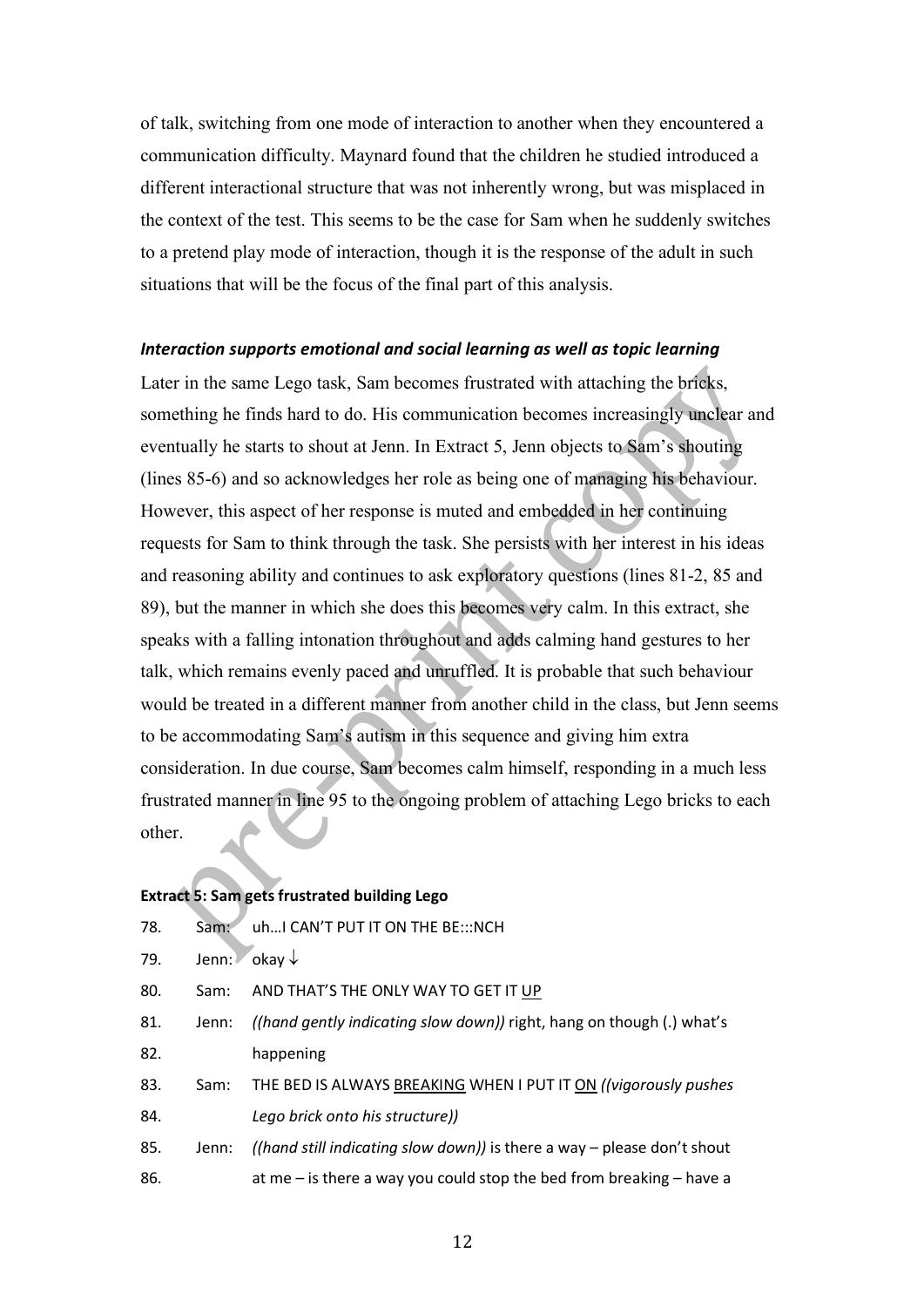| 87. |       | think $\downarrow$ why is the bed breaking $\downarrow$ =                                 |
|-----|-------|-------------------------------------------------------------------------------------------|
| 88. | Sam:  | =because it's a bigger piece                                                              |
| 89. | Jenn: | right (.) but how could you stop the bed from breaking $\sqrt{($ hand                     |
| 90. |       | indicating slow down))                                                                    |
| 91. | Sam:  | by by doing this instead ((places Lego brick onto structure gently))                      |
| 92. |       | (3.5)                                                                                     |
| 93. | Sam:  | maybe by putting it to one side $\sqrt{(p \cdot p)}$ ( <i>(places brick at one end)</i> ) |
| 94. | Jenn: | okay try that                                                                             |
| 95. | Sam:  | oops it <u>broke</u> $\downarrow$                                                         |
|     |       |                                                                                           |

Extract 5 demonstrates the use of dialogue for purposes other than the learning of content in relation to a topic. In this extract, Jenn displays an interest in Sam's capacity for thought, but she uses verbal and non-verbal interaction to accomplish another task too. This is to help him regulate his emotional responses to a situation of frustration and thus support his emotional learning and development. This sequence reminds us that the role of the educational practitioner is one of relatedness and care and not only one of academic support. Sacks (1972) calls attention to the fact that people see themselves as members of different relational categories depending on whether the purpose of their interaction is primarily about sharing knowledge, making them members of category collection K, or whether it is more about care and concern, making them members of category collection R. Sacks points out that membership determines what rights and duties operate within an interaction, with different sets of obligations found in category collection K compared to R. In writing about a teacherpupil category set, Bateman (2015) notes that this would ordinarily belong to the category collection K, but can shift to category collection R if the interaction becomes more emotionally significant, for example, when a pupil becomes ill or is hurt. Bateman argues that this shifting of teacher-pupil interactions, between the coproduction of K and R category collections, is wholly to be expected given that education is concerned with holistic development and children's well-being, empowerment and self-control. Indeed, these aspects of children's learning are often seen as foundational to the healthy development of the individual child.

Extracts 6 and 7 provide further demonstration of support for learning other than topic learning with turns invoking rights and responsibilities that are related more to care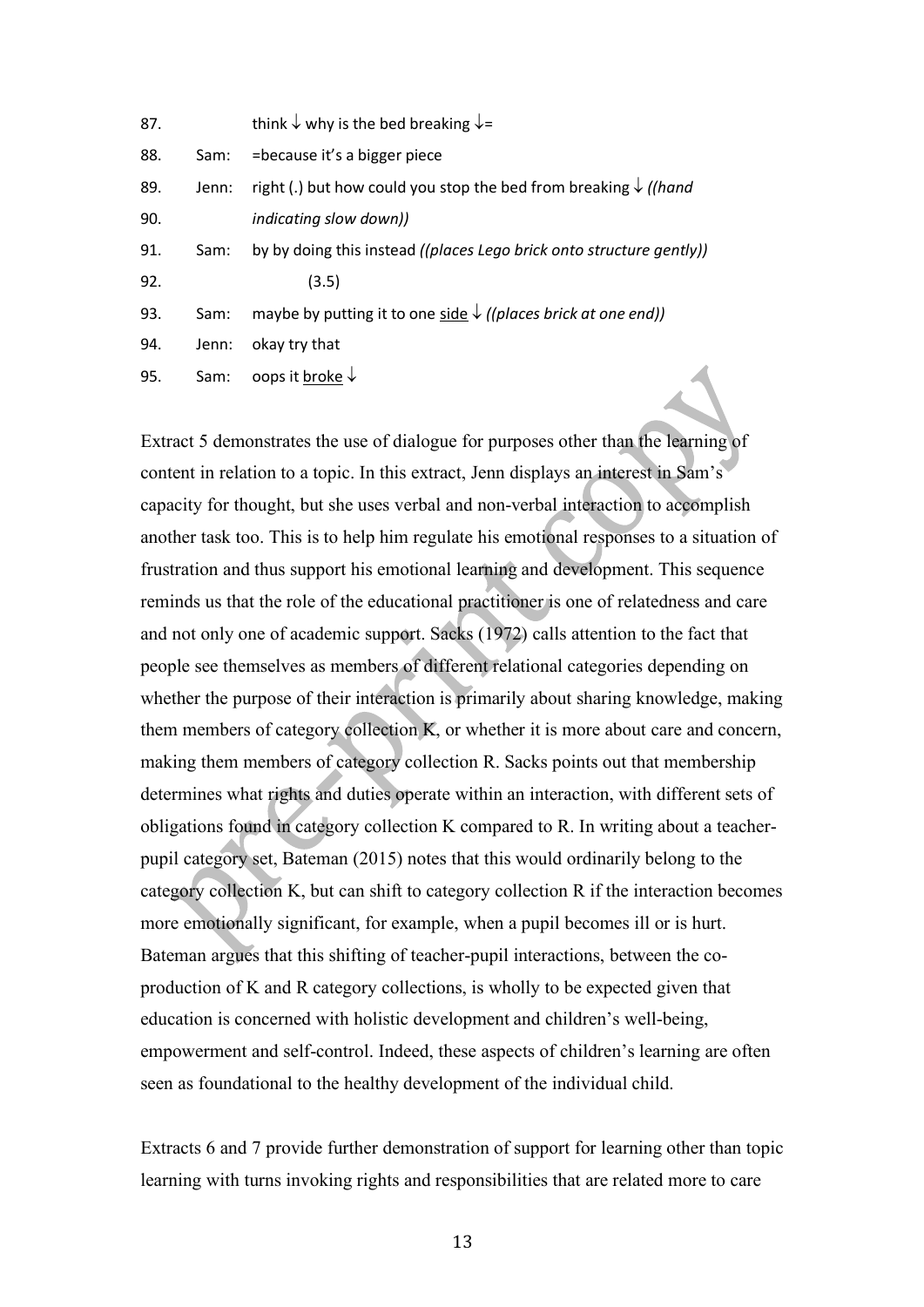and R category collections. In Extract 6, Jenn and Sam have noticed a group of parents and toddlers who are visiting the school's nursery provision. Jenn starts to reminisce about the time when Sam was that age and Sam is very interested in what she has to say. Jenn is clear in her communication and specific about what memory is being shared, whilst Sam looks at her with great attention during much of the interaction (for example in line 13). The interaction contains affiliative responses that are not simply aligned but cooperative at an affective level (Stivers et al. 2011) and display two people's enjoyment of each other in sharing a fond memory, and also Jenn's empowerment of Sam by her valuing of his contribution throughout.

# **Extract 6: Jenn and Sam remember his time in nursery**

| 2.  | Jenn: | do you remember ((points at Sam)) you (.) when you first came to nursery to                                |
|-----|-------|------------------------------------------------------------------------------------------------------------|
| 3.  |       | visit us all those years ago                                                                               |
| 4.  | Sam:  | oh (0.5) mmm (0.5)                                                                                         |
| 5.  | Jenn: | can you remember back [to that time                                                                        |
| 6.  | Sam:  | [yes yeah $\uparrow$ I can remember $\uparrow$ (.) I was in nursery (.)                                    |
| 7.  |       | all the way down ((gestures 'down' by lowering hand)) since three years ago                                |
| 8.  |       | ((makes shape of number three with fingers)) when I was three years old $\uparrow$                         |
| 9.  | Jenn: | you were three years old $\uparrow$ can you (.) I can remember < the very first time>                      |
| 10. |       | ((Sam picks up written work about his family tree)) (.) I met you $\hat{\Gamma}$ when you                  |
| 11. |       | came to visit nursery <with daddy=""> <math>\uparrow</math></with>                                         |
| 12. |       | ((Sam puts family tree down and looks at Jenn))                                                            |
| 13. |       | (6)                                                                                                        |
| 14. | Sam:  | what was it like 1                                                                                         |
| 15. | Jenn: | can you remember $\uparrow$                                                                                |
| 16. | Sam:  | what was it like $\downarrow$                                                                              |
| 17. | Jenn: | what was what like $\downarrow$ What was your visit like $\uparrow$ What was nursery like $\uparrow$ =     |
| 18. | Sam:  | =nursery like $\downarrow$ =                                                                               |
| 19. | Jenn: | =°nursery like° [mmm                                                                                       |
| 20. | Sam:  | [was first day like (.) my first day like=                                                                 |
| 21. | Jenn: | =your first day in nursery $\downarrow$ erm                                                                |
| 22. |       | I think I remember you drew a picture $\uparrow$ (0.5) a::::nd I think <you have<="" might="" td=""></you> |
| 23. |       | played in the sand> $\uparrow$ can you remember $\uparrow$                                                 |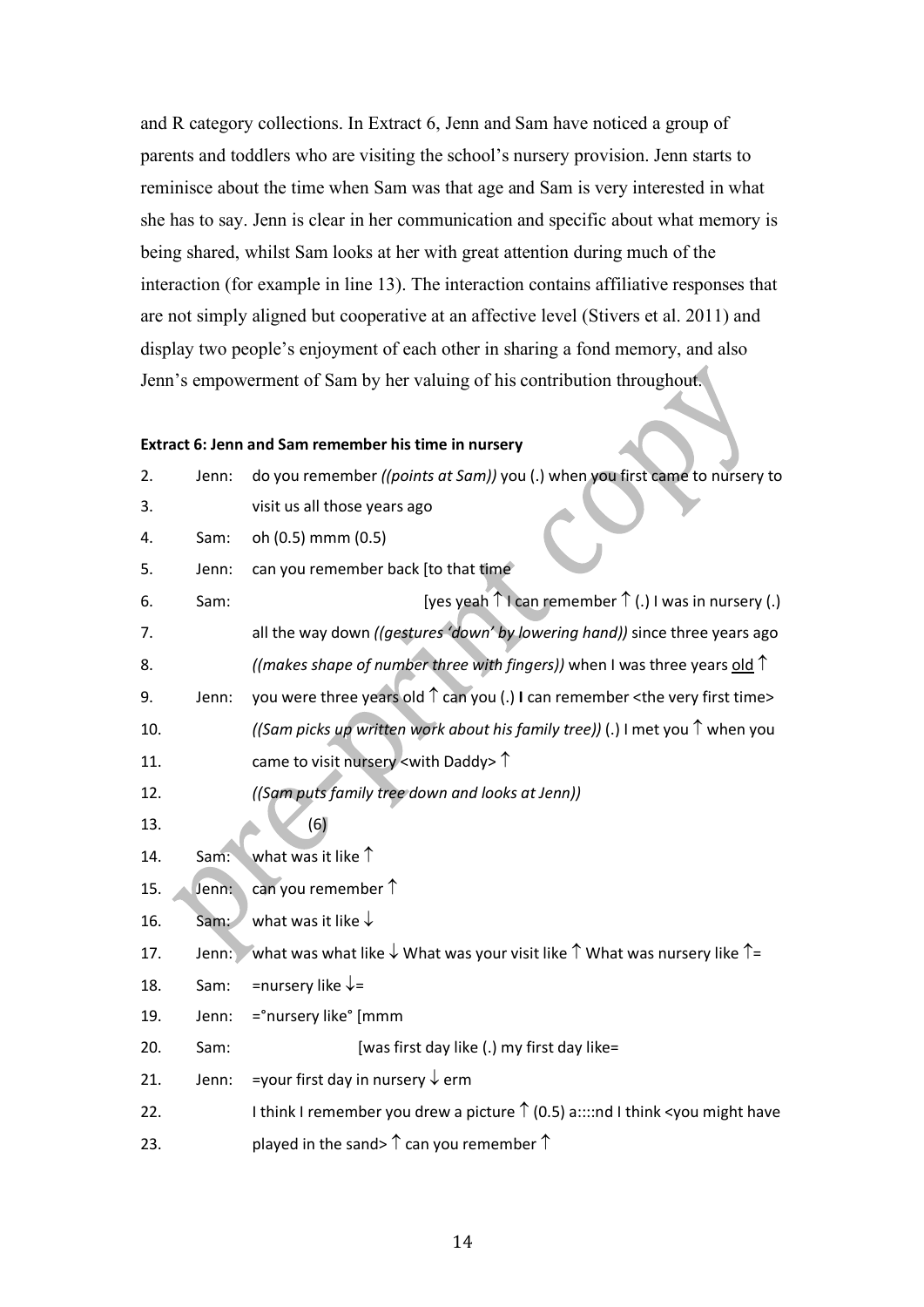Extract 7 also demonstrates an affiliative level of cooperation that is particularly relevant to a discussion of autism. In this extract, which comes from the interactions about building a Lego house for Superman, Jenn asks Sam what he intends to build. In line 5, Sam asks Jenn what she *thinks* he is going to build and Jenn emphasizes through the use of repetition that she does not know. As in Extract 6, Sam is very engaged in this conversation, communication between Sam and Jenn is clear throughout and, in line 8, Sam takes a moment to contemplate Jenn as if trying to understand her stance (Stivers 2008). In line 9, he announces that Superman can 'say anything he wants' in clear and elongated talk that seems to reflect his own situation in relation to knowledge at the present moment: Jenn does not know what he is thinking and he can tell her anything he wants to. Interestingly, Sam appears to choose the route of reflecting on his real-world experience through pretend play in a manner that many children do. After this, Jenn returns to the original inquiry in line 8 and from that point the two enact the asymmetry of knowledge that exists between them, that is, Sam knowing something that Jenn does not. When Jenn asks again in line 10 what he is building, Sam gives her a definite response which she then fully accepts.

### **Extract 7: Sam is interested in what Jenn knows**

| 1.  | Sam:  | umm ((rummages in Lego brick box))                                                                |
|-----|-------|---------------------------------------------------------------------------------------------------|
| 2.  | Jenn: | what you building now Sam $\uparrow$                                                              |
| 3.  | Sam:  | ((places Lego bricks onto base plate and holds up to show Jenn))                                  |
| 4.  |       | (5)                                                                                               |
| 5.  |       | what do you think I'm building here                                                               |
| 6.  | Jenn: | =1 don't know $\uparrow$ I'm hoping you'll tell me $\uparrow$ because I (.) don't know $\uparrow$ |
| 7.  | Sam:  | ((looks at Jenn then at top of Lego structure))                                                   |
| 8.  |       | (3)                                                                                               |
| 9.  | Sam:  | here he can climb up and say <anything (1)="" he="" wants=""> ((touching top of Lego</anything>   |
| 10. |       | structure))                                                                                       |
| 8.  | Jenn: | $SO =$                                                                                            |
| 9.  | Sam:  | =he can stand on this space $\uparrow$                                                            |
| 10. | Jenn: | right (0.5) is this still part of Superman's (.) house $\uparrow$                                 |
| 11. | Sam:  | yes it is                                                                                         |
| 12. | Jenn: | okay                                                                                              |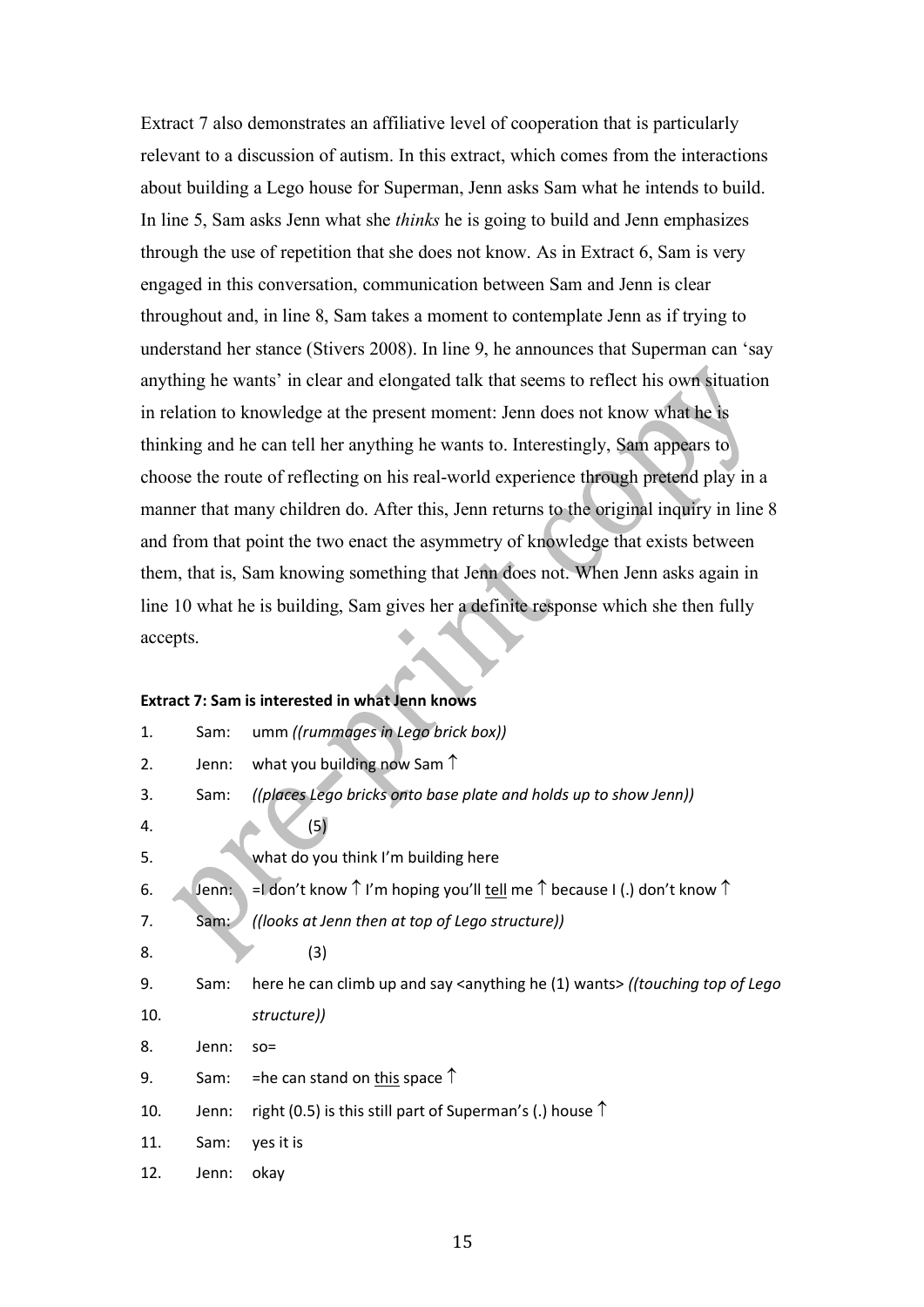To return once again to Tom, we can see that opportunities for important social learning arise even within the busy ongoing activity of the classroom. In the final two extracts presented here, Tom is provided with support for his language as part of the ordinary activity of teaching. In these extracts, he appears to experience the type of difficulty that autistic pupils sometimes have in expressing an idea through language (Powell and Jordan 2012). In Extract 8, Tom has enthusiastically told his class about his learning in relation to their topic of superheroes, but finds it difficult to supply specific details when Mererid, his class teacher, presses him to say more. It is apparent from Tom's responses from line 15 onwards that he knows what he thinks about his superhero character, but he uses Mererid to co-produce this in talk, responding to her suggestions to express what he wants to say. In the final extract, Extract 9, Tom is explaining to Siwan, his special needs teacher, about his friend's brother who has put popcorn in his ear. He cannot generate the word for 'meddyg' (doctor), approximating it with 'deintydd y glust' (ear dentist), and, as part of their conversation, Siwan offers the word that Tom needs, elongating both terms to emphasize them and making her communication very clear so that he can more easily focus on the important parts of her turn.

# **Extract 8: Mererid asks Tom to describe his superhero**

| 13. | Mererid: beth oedd yn arbennig $\vee$ am dy archarwr di oedd e'n gallu hedfan $\uparrow$ oedd |                                                                            |  |
|-----|-----------------------------------------------------------------------------------------------|----------------------------------------------------------------------------|--|
| 14. |                                                                                               | e'n anweledig $\uparrow$ oedd e'n=                                         |  |
|     |                                                                                               | what was special about your superhero could he fly was he invisible was he |  |
| 15. | Tom:                                                                                          | $=$ na roedd e ddim yn anweledig $\vee$                                    |  |
|     |                                                                                               | no he wasn't invisible                                                     |  |
| 16. |                                                                                               | Mererid:>doedd e ddim yn anweledig<                                        |  |
|     |                                                                                               | he wasn't invisible                                                        |  |
| 17. | Tom:                                                                                          | °na°                                                                       |  |
|     |                                                                                               | no                                                                         |  |
| 18. |                                                                                               | Mererid: oedd e'n gallu hedfan 个                                           |  |
|     |                                                                                               | could he fly                                                               |  |
| 19. | Tom:                                                                                          | na                                                                         |  |
|     |                                                                                               | no                                                                         |  |
| 20. |                                                                                               | Mererid:oedd e'n (.) gryf                                                  |  |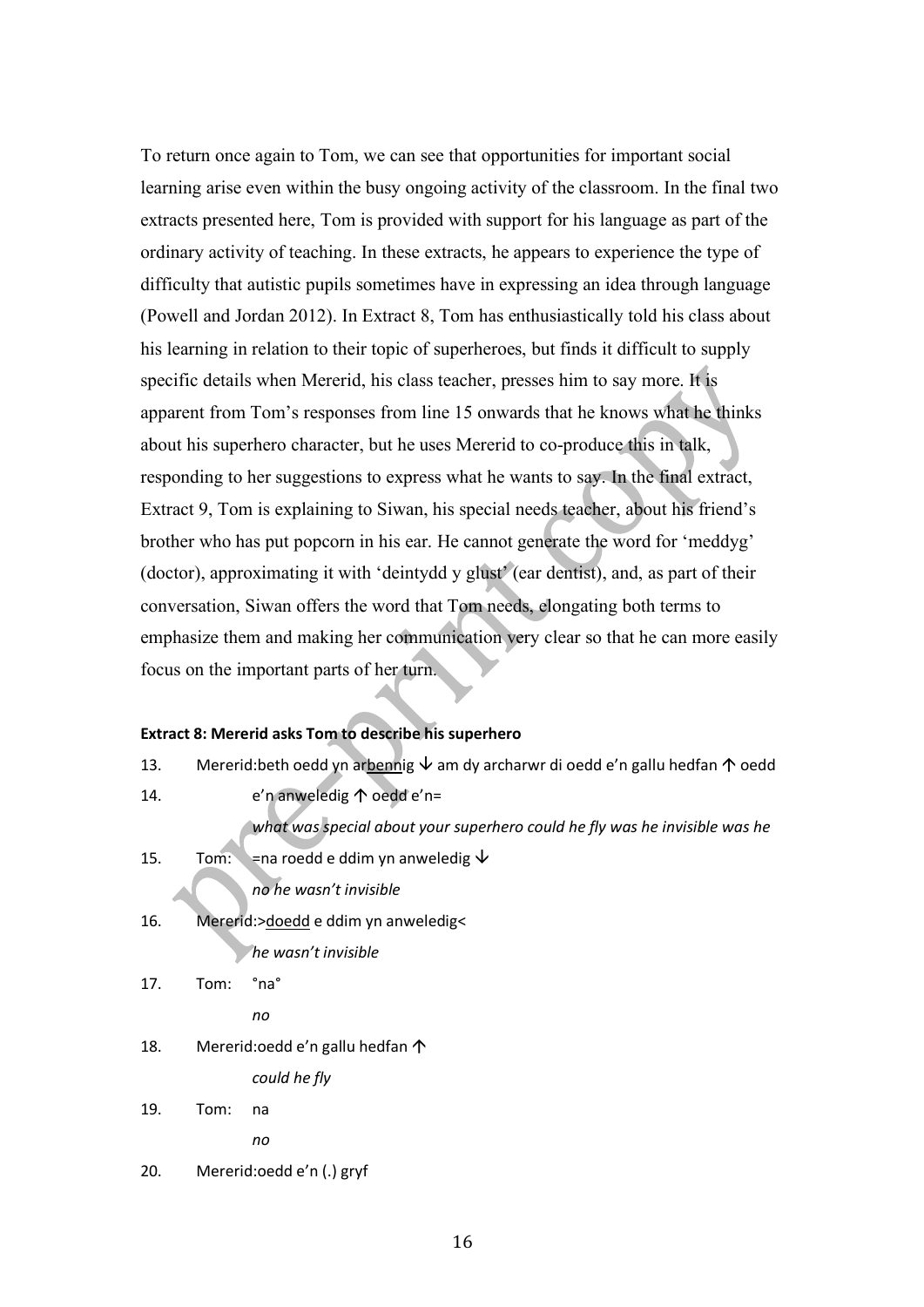*was he strong*

- 21. Tom: ie *yes* 22. Mererid:oedd e'n gallu rhedeg y:::n *could he run*
- 23. Tom: cyflym *fast*

#### **Extract 9: Tom cannot recall a specific word**

| 17  | Tom: | deintydd y (.) y glust $\bm{\downarrow}$               |  |
|-----|------|--------------------------------------------------------|--|
|     |      | the ear dentist                                        |  |
| 16. |      | Siwan: > deintydd y glust< ni'n galw hwnna'n < meddyg> |  |
|     |      | the ear dentist we call that a doctor                  |  |
| 18. | Tom: | meddyg                                                 |  |
|     |      |                                                        |  |

#### **Conclusions**

The analysis provided here demonstrates that autistic pupils who are considered as doing well in mainstream education have competence within teacher-pupil learning interactions. Findings are therefore aligned with previous related research that has taken place in specialist settings (see for example Stribling et al. 2007). There is evidence of a structural level of cooperation between pupil and teacher in different types of dialogue, including direct instruction, dialogue used to scaffold pupil learning, and non-authoritative dialogue that involves symmetries of knowledge and supports the co-construction of knowledge. A distinctive pattern emerged from the data which was that practitioners favoured a dialogic teaching approach to extend pupil thinking, for example, by following the pupil's lead in interaction, asking rather than telling, and taking an interest in the pupil as a person. Dialogue was used to support pupil learning of the topic content of lessons, but also areas of learning that are identified as a particular need for pupils on the spectrum. These include learning in relation to the regulation of emotions, learning about language, and learning about other people and what they know. Learning across these domains was supported by the willingness of practitioners to move flexibly between different relational arrangements (K and R) and their attendant responsibilities and rights. The flexibility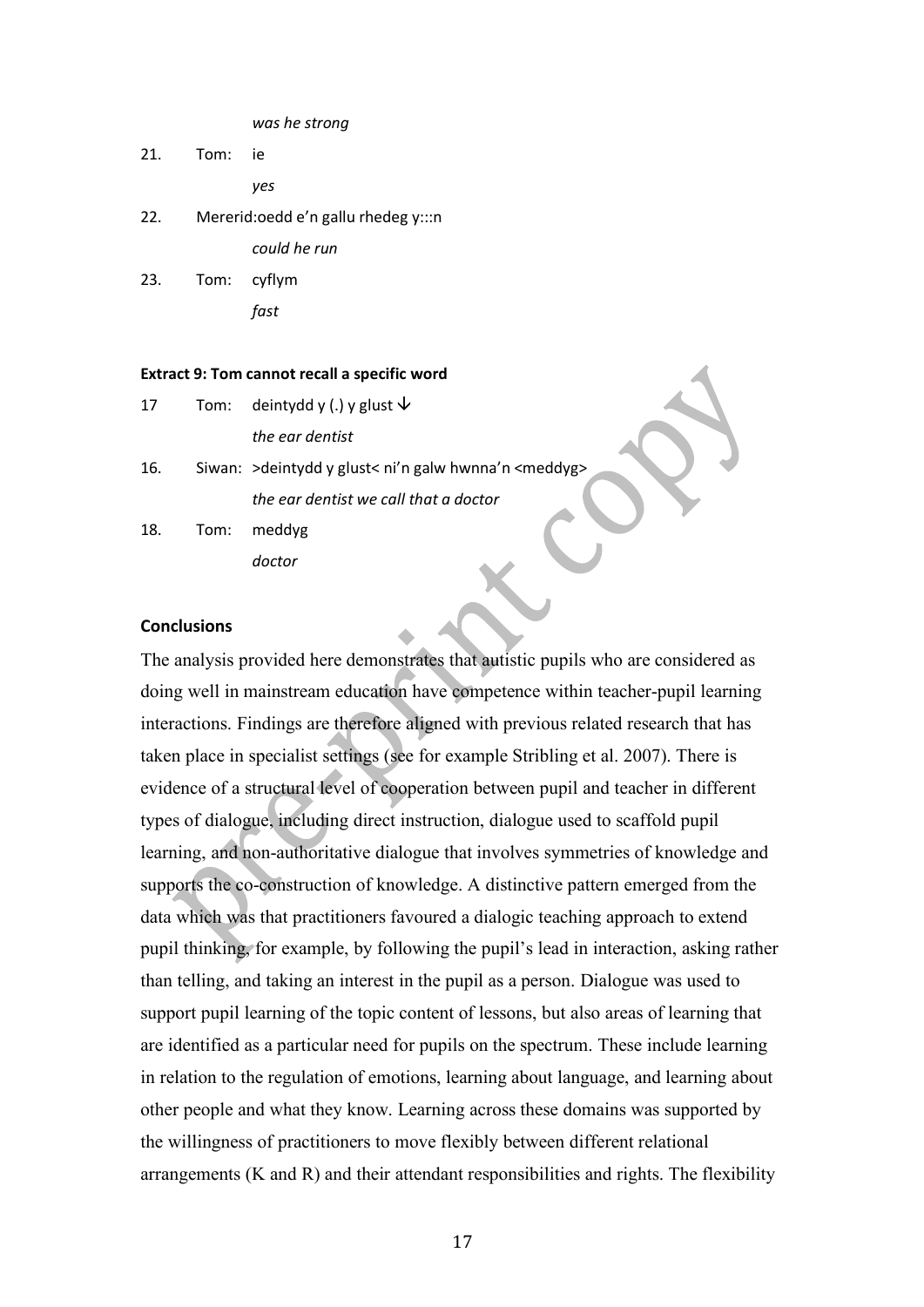of practitioners probably stemmed from consideration for a pupil's autism, but it was not necessarily conceived of as distinctive or specialist practice by the practitioner. Rather it could be viewed as part of the process of learning and teaching – business as usual, as Bateman (2015) points out in writing about early years education – and what teachers are able to do given certain circumstances.

Inclusive practice calls attention to extending what is ordinarily available as part of the ongoing routine of the classroom (Florian and Linklater 2010). These findings identify opportunities in ordinary teaching methods for autistic pupils and raise questions about the need for the development of specialist practices. A focus on what mainstream practitioners successfully do in terms of teaching autistic pupils not only supports confidence in this area, but also ensures that knowledge about practice is appropriately rooted in the context in which it takes place. Everyday practice in classrooms and the ways in which teachers support pupil learning are partially hidden processes and far from straightforward in terms of investigation. This study indicates that the idea of engaging practitioners as co-researchers to collect naturally occurring information about everyday practice has merit and may be important to the building of capacity in relation to autistic pupils in mainstream schools.

## **Acknowledgements**

The first author would like to thank all the practitioners and pupils who participated in the study and gave generously of their time and commitment. Without their trust and support, this study would not have been possible. Pseudonyms are used in line with participants' preferences.

### **Appendix**

|                   | beginning of overlap in turns       |
|-------------------|-------------------------------------|
| 1                 | end of overlap in turns             |
|                   | turn follows with no gap (latching) |
| (2)               | pause in seconds                    |
| $\left( .\right)$ | very short pause                    |
|                   | elongation of vowel sound           |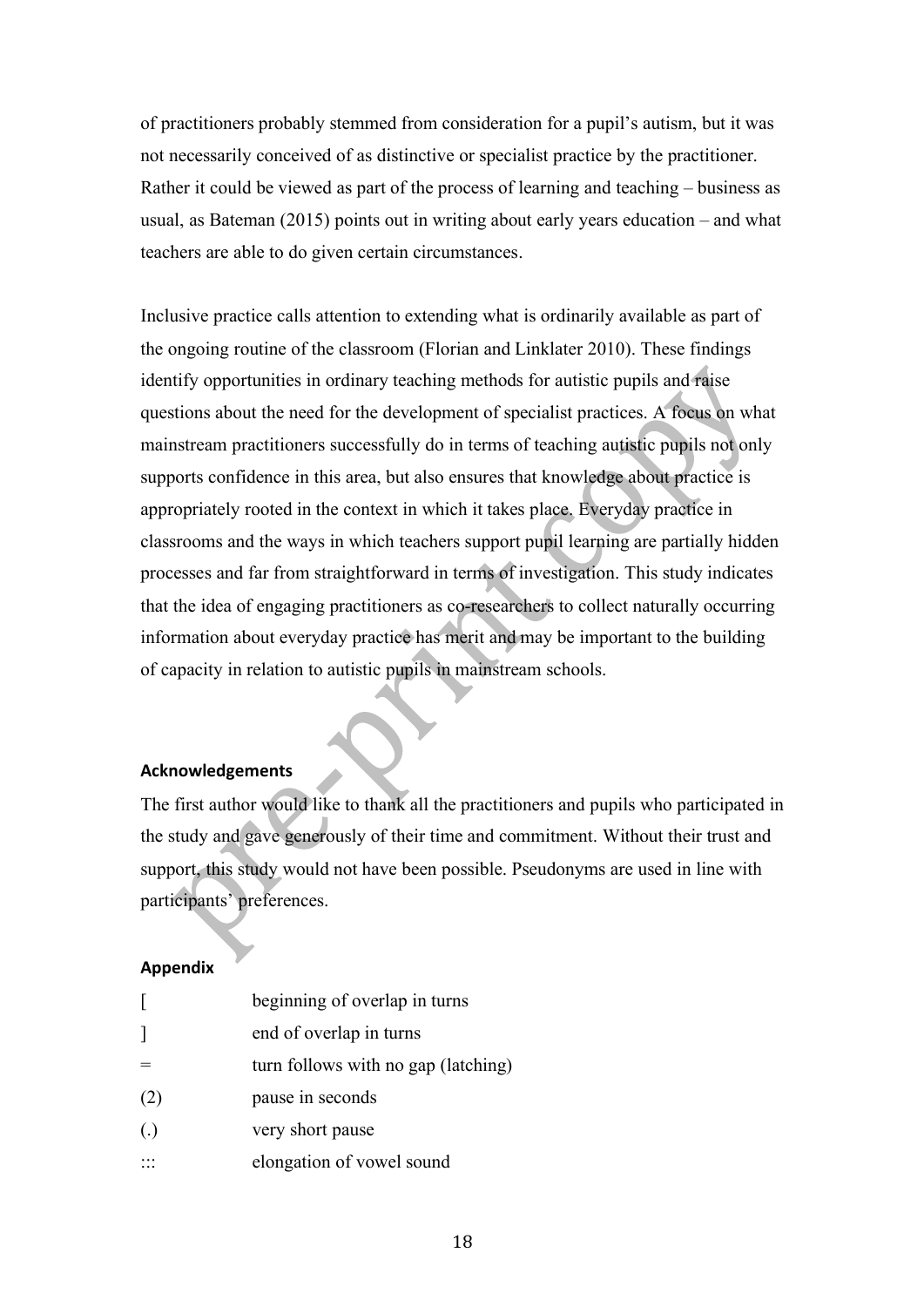| <u>word</u>              | utterance is emphasized            |
|--------------------------|------------------------------------|
| <b>WORD</b>              | utterance is said in a loud voice  |
| $\degree$ word $\degree$ | utterance is said in a quiet voice |
| $\downarrow$             | falling intonation                 |
| 个                        | rising intonation                  |
| $<$ word $>$             | elongated talk                     |
| $>$ word $<$             | fast talk                          |
| ((action))               | description of speaker actions     |

## **References**

Alexander, R. 2008. *Towards Dialogic Teaching.* 4th edn. Cambridg: Dialogos. Antaki, C. and Wilkinson, K. 2013. "Conversation Analysis and the Study of Atypical Populations." In *The Handbook of Conversation Analysis*, edited by J. Sidnell and T. Stivers, 513-532. Chichester: Wiley-Blackwell.

Bateman, A. 2015. *Conversation Analysis and Early Childhood Education.* Surrey: Ashgate.

Charman, T., Pellicano, L., Peacey, L. V., Peacey, N., Forward, K. and Dockrell, J. 2011. *What is Good Practice in Autism Education?* London, AET.

Clandinin, D. J. and Connelly, F. M. 1996. "Teachers' Professional Knowledge Landscapes: Teacher Stories. Stories of Teachers. School Stories. Stories of Schools." *Educational Researcher* 25 (3): 24-30.

Dickerson, P., Stribling, P. and Rae, J. P. 2007. "How Children with Autistic Spectrum Disorders Design and Place Tapping in Relation to Activities in Progress." *Gesture* 7 (3): 271-303.

Enfield, N. J. 2011. "Sources of Asymmetry in Human Interaction: Enchrony, Status, Knowledge and Agency." In *The Morality of Knowledge in Conversation*, edited by

T. Stivers, L. Mondada and J. Steensig, 285-312. Cambridge: CUP.

Elwood, J. and Murphy, P. 2015. "Assessment Systems as Cultural Scripts: A Sociocultural Theoretical Lens on Assessment Practice and Products." *Assessment in Education: Principles, Policy and Practice* 22 (2): 182-192.

Florian, L. and Black-Hawkins, K. 2011. "Exploring Inclusive Pedagogy." *British Educational Research Journal* 37 (5): 813-828.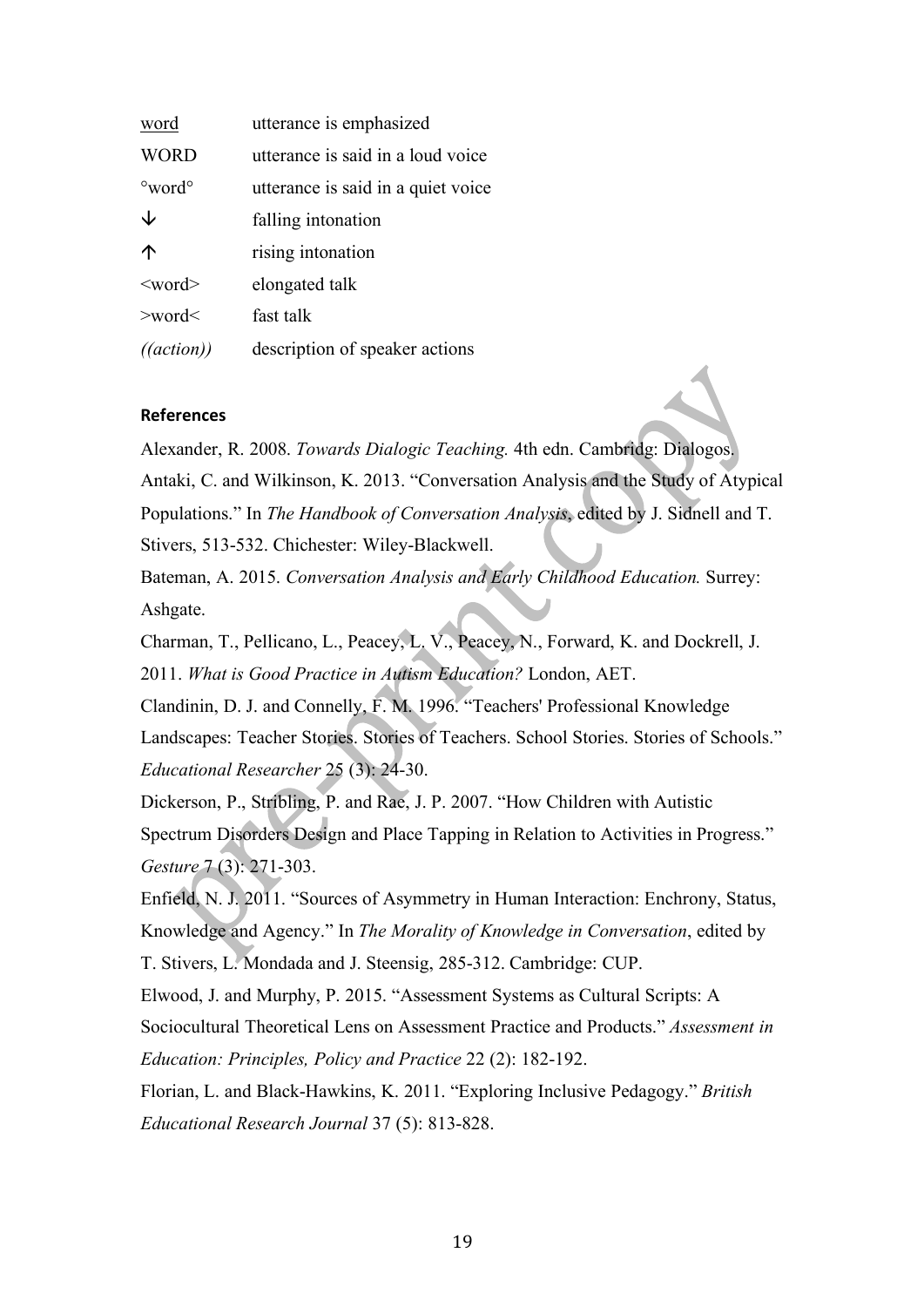Florian, L. and Linklater, H. 2010. "Preparing Teachers for Inclusive Education: Using Inclusive Pedagogy to Enhance Teaching and Learning for All." *Cambridge Journal of Education* 40 (4): 369–386.

Gubrium, J. F. and Holstein, J. A. 1997. *The New Language of Qualitative Method.* New York: OUP.

Guldberg, K., Parsons, S., Porayska-Pomsta, K. and Keay-Bright, W. 2017. "Challenging the Knowledge-Transfer Orthodoxy: Knowledge Co-construction in Technology-Enhanced Learning for Children with Autism." *British Educational Research Journal* 43 (2): 394-413.

Hart, S. and Drummond, M. J. 2013. "Learning Without Limits: Constructing a Pedagogy Free from Determinist Beliefs about Ability. In *The Sage Handbook of Special Education*, edited by L. Florian, 439-458. Los Angeles: Sage.

Heritage, J. 2013. "Epistemics in Conversation." In *The Handbook of Conversation Analysis*, edited by J. Sidnell and T. Stivers, 357-379. Chichester: Wiley-Blackwell. Kershner, R. 2013. "What Do Classroom Teachers Need to Know About Meeting Special Educational Needs?" In *The Sage Handbook of Special Education*, edited by L. Florian, 841-857. Los Angeles: Sage.

Korkiakangas, T. K., Rae, J. P. and Dickerson, P. 2012. "The interactional Work of Repeated Talk Between a Teacher and a Child with Autism." *Journal of Interactional Research in Communication Disorders* 3 (1): 1-25.

Maynard, D. W. 2005. "Social Actions, Gestalt Coherence, and Designations of Disability: Lessons From and About Autism." *Social Problems* 52 (4): 499-524. Mercer, N. 2008. "Talk and the Development of Reasoning and Understanding." *Human Development* 51 (1): 90-100.

Mercer, N. and Littleton, K. 2007. *Dialogue and the Development of Children's Thinking*. London: Routledge.

Pollard, A. 2014. *Reflective Teaching in Schools*. 4th edn. London: Bloomsbury. Powell, S. and Jordan, R. 2012. *Autism and Learning: A Guide to Good Practice*. London: Routledge.

Ochs, E. 2015. "Corporeal Reflexivity and Autism." *Integrative Psychological and Behavioural Science* 49 (2): 275-287.

Ochs, E., Kremer-Sadlik, T., Sirota, K G. and Solomon, O. 2004. "Autism and the Social World: An Anthropological Perspective." *Discourse Studies* 6 (2): 147-183.